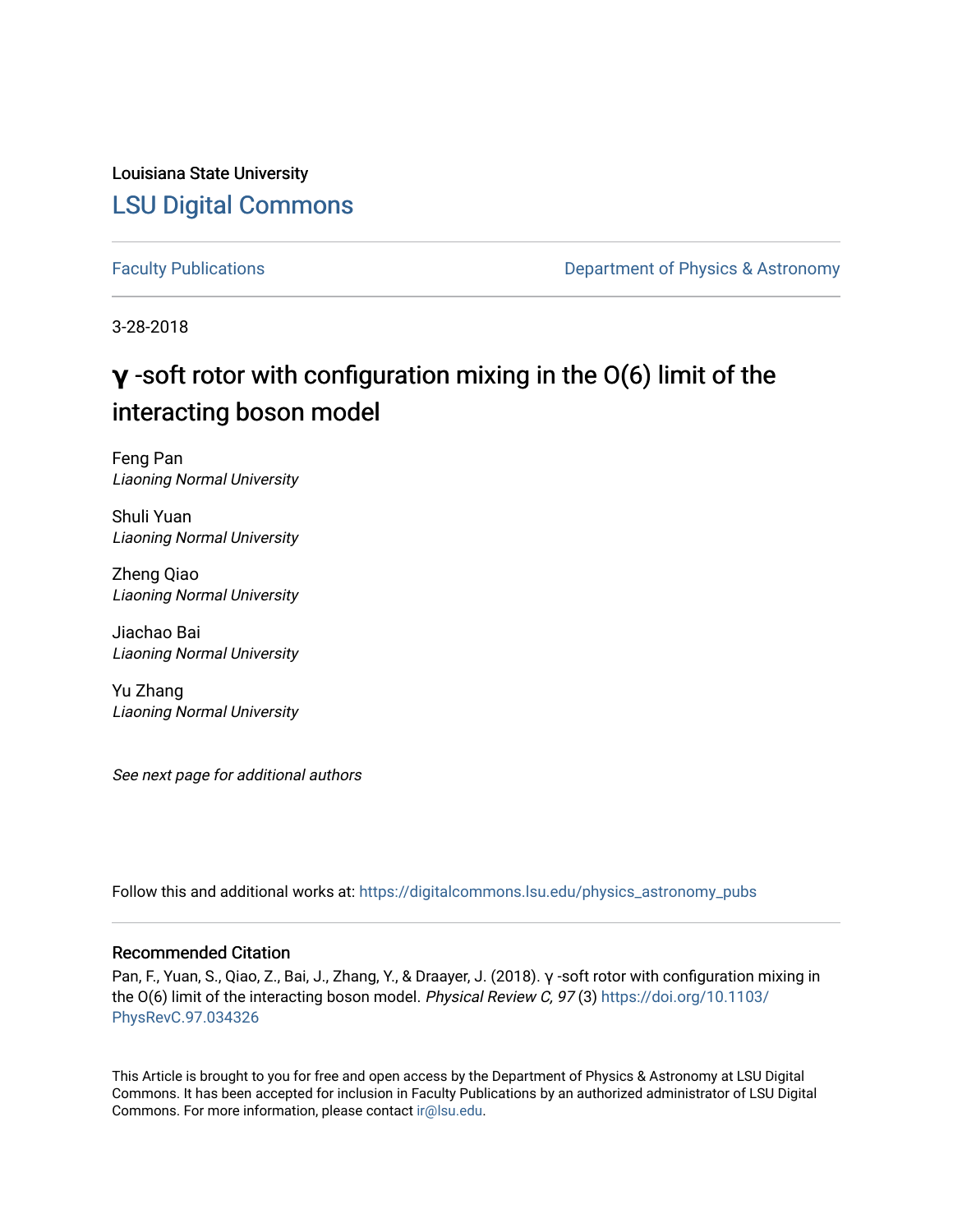### Authors

Feng Pan, Shuli Yuan, Zheng Qiao, Jiachao Bai, Yu Zhang, and Jerry P. Draayer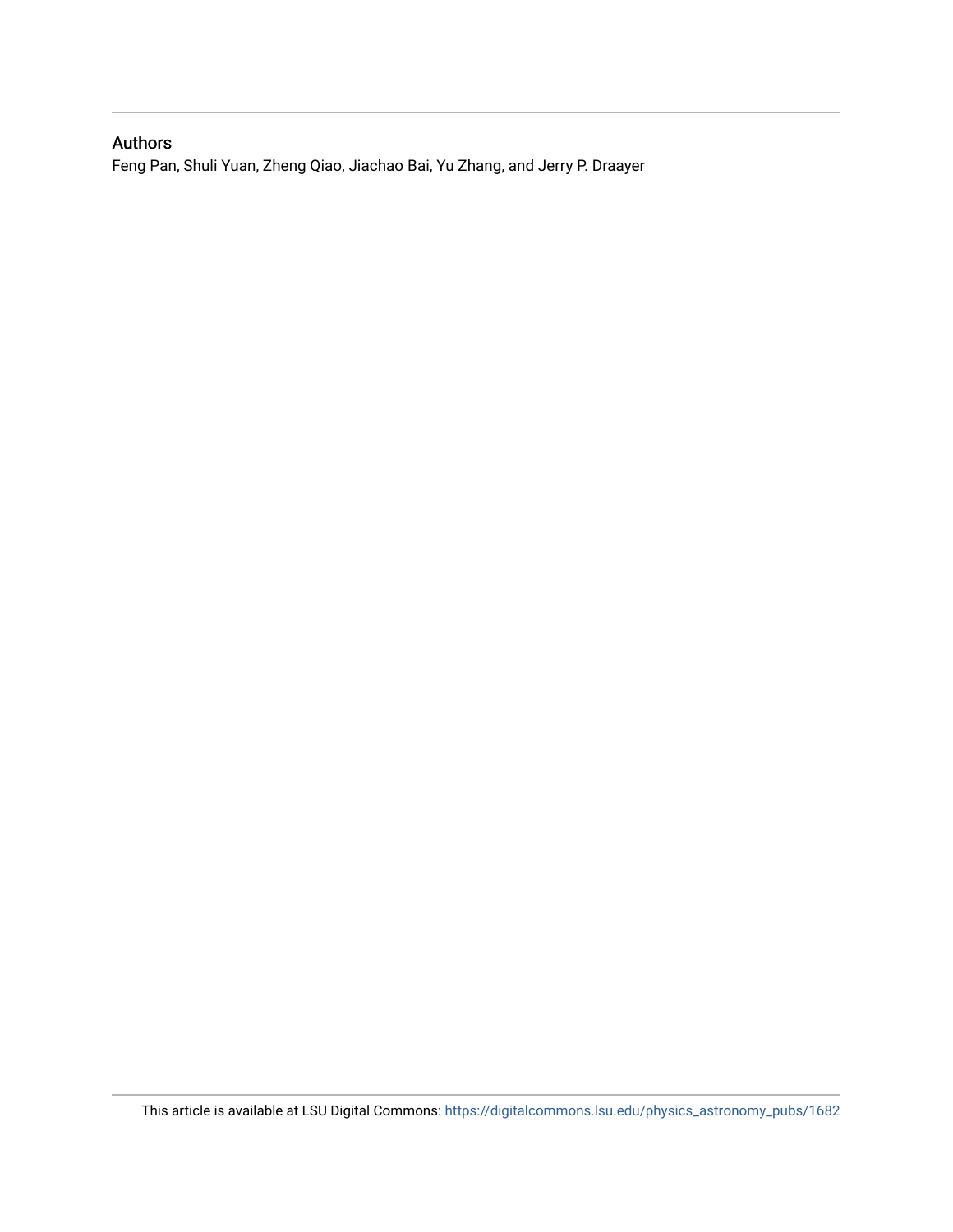

# CHORUS

This is the accepted manuscript made available via CHORUS. The article has been published as:

## γ-soft rotor with configuration mixing in the O(6) limit of the interacting boson model

Feng Pan, Shuli Yuan, Zheng Qiao, Jiachao Bai, Yu Zhang, and Jerry P. Draayer Phys. Rev. C **97**, 034326 — Published 28 March 2018 DOI: [10.1103/PhysRevC.97.034326](http://dx.doi.org/10.1103/PhysRevC.97.034326)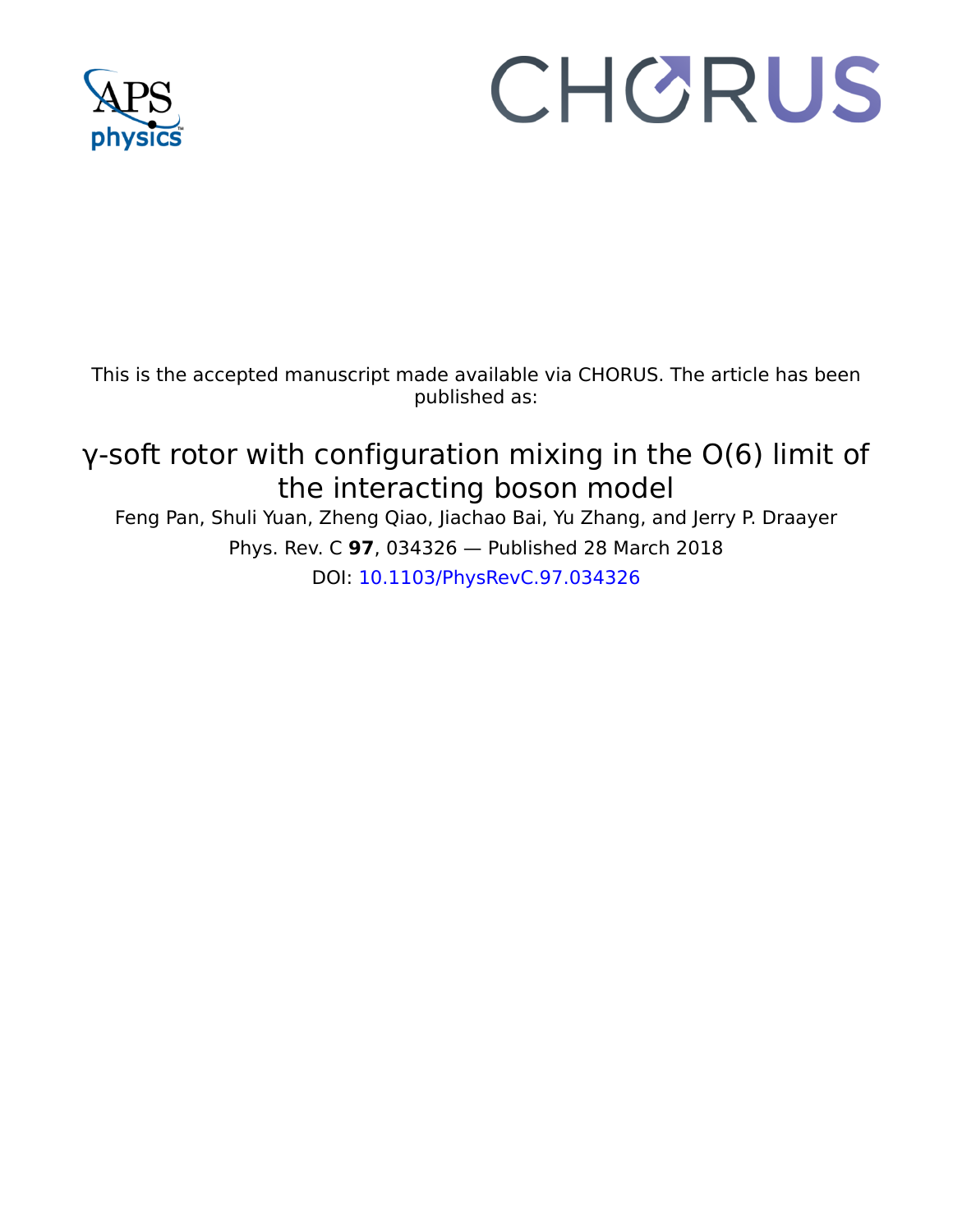#### The  $\gamma$ -soft rotor with configuration mixing in the  $O(6)$ -limit of the interacting boson model

Feng Pan<sup>∗</sup>,<sup>1,2</sup> Shuli Yuan,<sup>1</sup> Zheng Qiao,<sup>1</sup> Jiachao Bai,<sup>1</sup> Yu Zhang,<sup>1</sup> and Jerry P. Draayer<sup>2</sup>

 $1$ Department of Physics, Liaoning Normal University, Dalian 116029, China

<sup>2</sup>Department of Physics and Astronomy, Louisiana State University, Baton Rouge, LA 70803-4001, USA

Abstract: In order to describe obvious intruder states and nonzero quadrupole moments of  $\gamma$ soft nuclei such as  $^{194}$ Pt, a rotor extension plus intruder configuration mixing with 2n-particle and 2n-hole configurations from  $n = 0$  up to  $n \to \infty$  in the O(6) ( $\gamma$ -unstable) limit of the interacting boson model is proposed. It is shown that the configuration mixing scheme keeps lower part of the  $\gamma$ -unstable spectrum unchanged and generates the intruder states due to the mixing. It is further shown that almost all low-lying levels below  $2.17 \text{MeV}$  in  $^{194}$ Pt can be well described by modifying the  $O(6)$  quadrupole-quadrupole interaction into an exponential form. The third order term needed for a rotor realization in the IBM seems necessary to produce nonzero quadrupole moments with the correct sign.

Keywords: Intruder configuration mixing; quadrupole moments; B(E2) values, low-lying spectrum.

PACS numbers: 21.60.Fw, 03.65.Fd, 02.20.Qs, 02.30.Ik

#### 1. Introduction

It has been shown that the interacting boson model (IBM) is quite successful in the description of both collective valence shell [\[1\]](#page-17-0) and multi-particle-hole [\[2](#page-17-1)[–4\]](#page-17-2) excitations in atomic nuclei. The IBM Hamiltonian can analytically be solved in the U(5) (vibrational),  $O(6)$  ( $\gamma$ -unstable), and SU(3) (rotational) limits. Each limit is associated with the corresponding level patterns and selection rules for transitions among excited states. Hence, the model is often adopted as benchmarks to simplify the analysis and interpretation of experimental data.

It has been shown [\[2](#page-17-1), [3\]](#page-17-3) that there are clear evidence for the presence of multi-particle-hole excitations in nuclei across the closed shells, in particular near closed-shell mass regions around proton number  $Z \sim 50$  and  $Z \sim 82$ . Multiparticle-hole excitations are not easy to be incorporated in large-scale shell-model calculations due to the extremely large model space, which, however, can easily be handled within the IBM [\[5,](#page-17-4) [6\]](#page-17-5). IBM-2 in distinguishing neutron- from proton-pairs is often adopted in the configuration mixing schemes, of which calculations including up to 6-particle and 6-hole excitations have been carried out [\[7](#page-17-6), [8\]](#page-17-7). The configuration mixing due to the multi-particle-hole excitations was considered in understanding shape coexistence phenomena by taking different symmetry limits of the IBM for different configurations [\[9](#page-17-8)[–14](#page-17-9)]. These IBM-mixing calculations have been proven to be successful in describing intruder states and related phenomena in near closed shell nuclei, in which, however, many parameters are involved.

The purpose of this work is in two aspects. Firstly, it will be shown that a reasonably simplified configuration mixing scheme based on the  $O(6)$ -limit of the IBM-1 is analytically solvable, which could be useful in the analysis of experimental data of  $\gamma$ -soft nuclei such as  $^{194}$ Pt. Secondly, it is demonstrated that the rotor extension [\[15](#page-17-10), [16\]](#page-17-11) in the O(6)-limit of the IBM seems necessary in order to produce nonzero quadrupole moments with correct sign and  $O(6)$ -limit forbidden E2 transitions. It is futher revealed that almost all low-lying levels below 2.17MeV in <sup>194</sup>Pt can be well described by modifying the  $O(6)$ -type quadrupole-quadrupole interaction with an exponential form.

#### 2. A solvable configuration mixing scheme in the  $O(6)$ -limit

In the original IBM-1, which describes a system of fixed total number of s- and d-bosons subject to one- and twobody interactions, similar to the well-known consistent-Q (CQ) formalism, a typical Hamiltonian may be schematically written as [\[1\]](#page-17-0)

<span id="page-3-0"></span>
$$
\hat{H}_{\text{CQ}} = \epsilon_d \,\hat{n}_d - \kappa \,\hat{Q}(\chi) \cdot \hat{Q}(\chi),\tag{1}
$$

<sup>∗</sup> The corresponding author's e-mail: daipan@dlut.edu.cn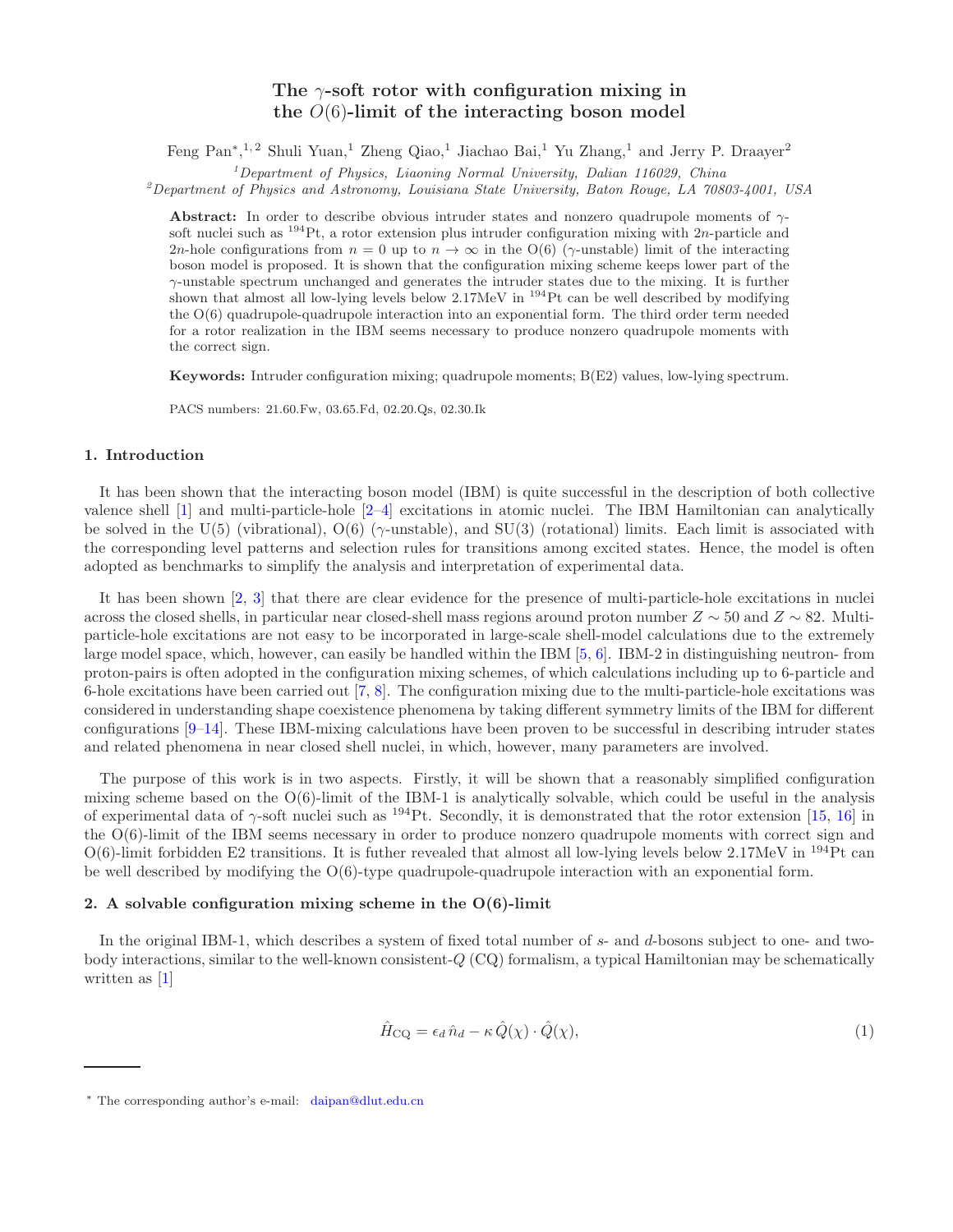where  $\epsilon_d$ ,  $\kappa$ , and  $\chi \in [-\sqrt{7}/2, 0]$  are real parameters of the model,  $\hat{n}_d = \sum_{\mu} d_{\mu}^{\dagger} d_{\mu}$  is the d-boson number operator, and  $\hat{Q}_{\mu}(\chi) = d^{\dagger}_{\mu} s + s^{\dagger} \tilde{d}_{\mu} + \chi (d^{\dagger} \tilde{d})^{(2)}_{\mu}$  is the quadrupole operator, in which  $(d^{\dagger} \tilde{d})^{(2)}_{\mu}$  stands for the  $l = 2$  tensor coupling of the *d*-boson creation and annihilation operators with  $\tilde{d} = (-)^{\mu} d_{-\mu}$ , and  $\hat{Q}(\chi) \cdot \hat{Q}(\chi) = \sum_{\mu} (-)^{\mu} \hat{Q}_{\mu}(\chi) \hat{Q}_{-\mu}(\chi)$ .

There are three standard IBM-1 dynamical symmetry (limit) cases: the U(5)-limit for  $\kappa = 0$ , the SU(3)-limit for  $\epsilon_d = 0$  and  $\chi = -\sqrt{7}/2$ , and the O(6)-limit for  $\epsilon_d = 0$  and  $\chi = 0$ . In the O(6)-limit, for example, the eigenstates of [\(1\)](#page-3-0) denoted as  $|N, \sigma, \nu, \rho, L, M\rangle$  are nothing but the basis vectors of the group chain U(6)⊃O(6)⊃O(5)⊃O(3)⊃O(2), where N is the total number of bosons,  $\sigma$  is the  $O(6)$  quantum number,  $\nu$  is the d-boson seniority number,  $\rho$  is an additional quantum number needed for the branching reduction of  $O(5) \supset O(3)$ , and L and M are the quantum number of the angular momentum and that of its third projection, respectively.

Actually, besides the terms included in [\(1\)](#page-3-0), other O(3) invariants, such as  $\hat{L} \cdot \hat{L}$ , where  $\hat{L}_{\mu}$  are the angular momentum operators, can be considered. As will be shown later on, high order terms, such as  $(\hat{L} \times \hat{Q} \times \hat{L})^{(0)}$  and  $((\hat{L} \times \hat{Q})^{(1)} \times$  $(\hat{L} \times \hat{Q})^{(1)}$ <sup>(0)</sup>, where  $\hat{Q}_{\mu} \equiv \hat{Q}_{\mu}(0)$  are the generators of the  $O(6)$  group, may also be included. In such a case, the  $O(6)$ -symmetry is still preserved, but the O(5)-symmetry is broken. Eigenstates of such O(6)-limit Hamiltonian may be denoted as  $|N, \sigma, \eta, L, M\rangle$ , where  $\eta$  is an additional quantum number needed in the  $O(6) \downarrow O(3)$  reduction.

The Hamiltonian suitable to describe 2n-particle and 2n-hole configuration mixing from  $n = 0$  up to  $n \to \infty$  in the extended  $O(6)$ -limit of the interacting boson model may be written as

<span id="page-4-0"></span>
$$
\hat{H} = \hat{P}(2\Delta S^0 + \hat{H}_0 + g(S^+ + S^-))\hat{P},\tag{2}
$$

where  $\hat{H}_0$  is an O(6)-limit Hamiltonian mentioned above,  $S^0 = \frac{1}{2}(\hat{N} + 3)$ , in which  $\hat{N} = \hat{n}_d + \hat{n}_s$  is the total boson number operator with  $\hat{n}_s = s^{\dagger} s$ ,  $\Delta > 0$  represents the energy needed to excite two more particles from the closed shell resulting in a configuration with two more particles and two more holes, and is taken to be a constant for simplicity,  $S^+ = S_d^+ - S_s^+$  ( $S^- = (S^+)^{\dagger}$ ), in which  $S_d^+ = \frac{1}{2}d^{\dagger} \cdot d^{\dagger}$  and  $S_s^+ = \frac{1}{2}s^{\dagger}$  are the d- and s-boson pairing operator, respectively, and g is the mixing parameter, of which the allowed range will be shown later on,  $\hat{P}$ , satisfying  $\hat{P}^2 = \hat{P}$ and  $\hat{P}^{\dagger} = \hat{P}$ , is the projection operator defined by

<span id="page-4-1"></span>
$$
\hat{P}|N',\sigma,\eta,L,M\rangle = \begin{cases} |N',\sigma,\eta,L,M\rangle & \text{if } N' \ge N, \\ 0 & \text{otherwise,} \end{cases}
$$
 (3)

which keeps the Hamiltonian [\(2\)](#page-4-0) to be effective only within the subspace spanned by  $[N] \oplus [N+2] \oplus [N+4] \oplus \cdots$ mixed configurations, where N is the total boson number when no configuration mixing is considered,  $|N', \sigma, \eta, L, M\rangle$ is the eigenstate of  $\hat{H}_0$  with total number of bosons N'. [\(3\)](#page-4-1) extends the projection introduced previously [\[5](#page-17-4)[–14\]](#page-17-9).

It should be noted that one can get two sets of SU(1,1) generators using the boson pairing operators  $S_d^{\pm}$  and  $S_s^{\pm}$ . One is generated by  $S^+$ ,  $S^-$ , and  $S^0$ , while another set is generated by  $A^+ = S_d^+ + S_s^+$ ,  $A^- = (A^+)^{\dagger}$ , and  $S^0$ . These two sets of operators satisfy the same  $SU(1,1)$  commutation relations:  $[S^0, S^{\pm}] = \pm S^{\pm}$ ,  $[S^+, S^-] = -2S^0$ , and  $[S^0, A^{\pm}] = \pm A^{\pm}, [A^+, A^-] = -2S^0$ . However, only  $\{S^+, S^-, S^0\}$  are commutative with the O(6) generators [\[17](#page-17-12)]. The configuration mixing Hamiltonian used previously [\[5](#page-17-4)[–14\]](#page-17-9) was written as

<span id="page-4-2"></span>
$$
\hat{H}_{\text{mix}} = g_s S_s^+ + g_d S_d^+ + g_s S_s^- + g_d S_d^-.
$$
\n(4)

The coupling parameters  $g_s$  and  $g_d$  were all taken to be positive with  $g_s > 0$  and  $g_d > 0$ , for example, shown in [\[5,](#page-17-4) [6\]](#page-17-5), while the configuration mixing Hamiltonian adopted in [\(2\)](#page-4-0) is equivalent to [\(4\)](#page-4-2) with  $g_s = -g_d = g > 0$ . Since  $S^{\pm}$  are commutative with the  $O(6)$  generators, and the 2n-particle and 2n-hole excitations are independent of the sign of q shown later on, the mixing term adopted in  $(2)$  greatly simplifies the calculation in the  $O(6)$ -limit of the IBM and keeps the nature of the 2n-particle and 2n-hole excitations unchanged.

The Casimir operator of the SU(1,1) generated by  $\{S^+, S^-, S^0\}$  can be expressed as  $C_2(SU(1, 1)) = S^0(S^0 - 1) S^+S^-$ . The basis vectors of  $U(6) \supset O(6) \supset O(3)$  are simultaneously the basis vectors of the SU(1,1) generated by  $\{S^+, S^-, S^0\}$ . Under the basis vector  $|N, \sigma, \eta, L, M\rangle$ , the eigenvalue of  $C_2(SU(1, 1))$  and that of  $S_0$  are given by

$$
\begin{pmatrix} C_2(SU(1,1)) \\ S^0 \end{pmatrix} | N, \sigma, \eta, L, M \rangle = \begin{pmatrix} S(S-1) \\ \frac{1}{2}(N+3) \end{pmatrix} | N, \sigma, \eta, L, M \rangle \tag{5}
$$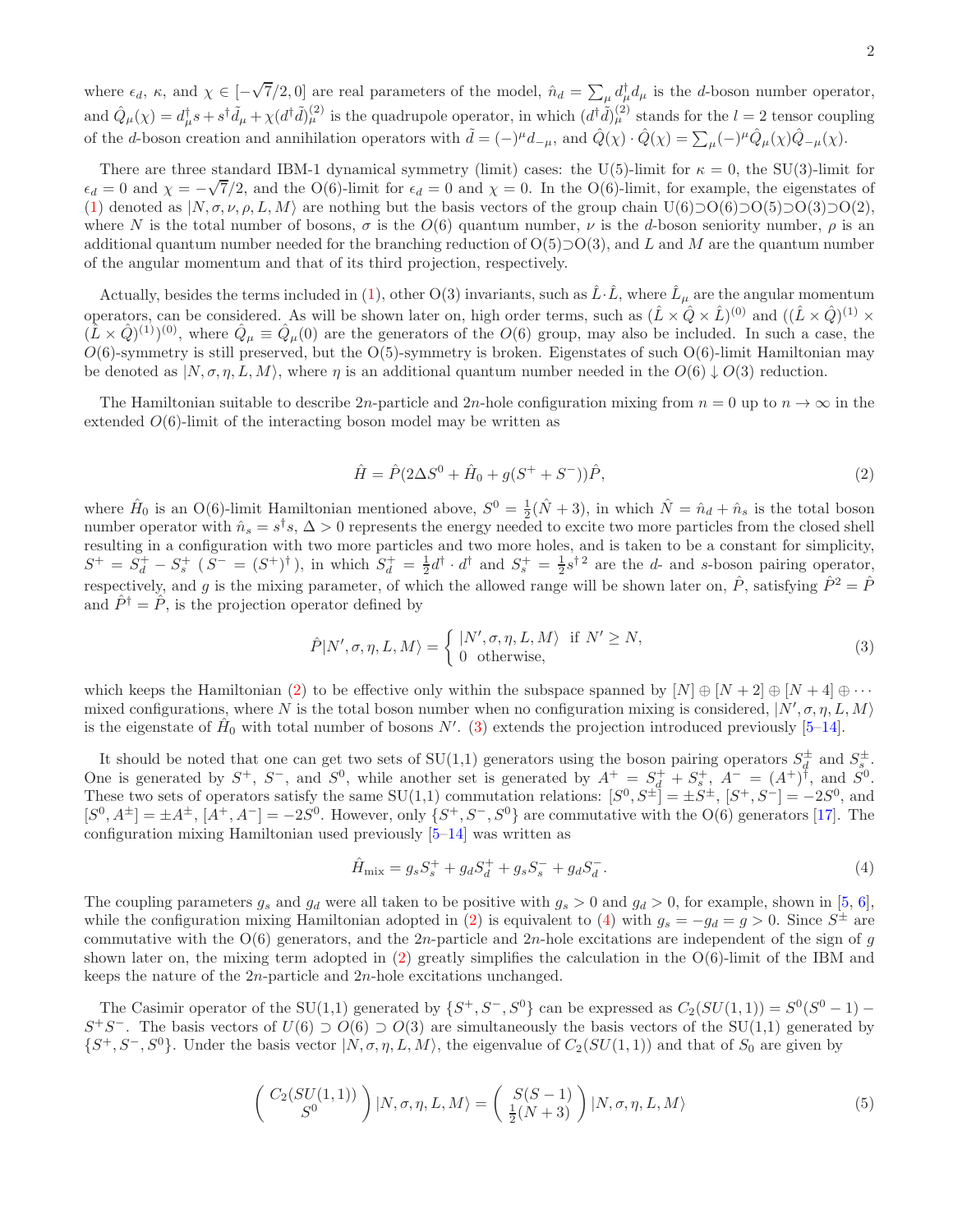with  $S = (\sigma + 3)/2$ .

It can easily be verified that the Hamiltonian [\(2\)](#page-4-0) can be solved exactly if eigenvalues of  $\hat{H}_0$  are known. The first set of eigenstates labeled with an additional quantum number  $\zeta = 1$ , which are called normal states, is given by

<span id="page-5-7"></span>
$$
|\zeta = 1, \omega\rangle = \mathcal{N}_{\zeta=1} e^{\alpha S^+} |N, \sigma, \eta, L, M\rangle, \tag{6}
$$

where  $\mathcal{N}_{\zeta=1}$  is the normalization factor, and  $\omega \equiv \{N, \sigma, \eta, L, M\}.$ 

Since  $[\hat{H}_0, S^+] = 0$ , and  $|N, \sigma, \eta, L, M\rangle$  is an eigenstate of  $\hat{H}_0$ , using the Hausdorff-Campbell relation

$$
\hat{A}e^{\hat{B}} = e^{\hat{B}} \left( \hat{A} + \frac{1}{1!} [\hat{A}, \hat{B}] + \frac{1}{2!} [[\hat{A}, \hat{B}], \hat{B}] + \cdots \right),\tag{7}
$$

we have

<span id="page-5-0"></span>
$$
\hat{H}|\zeta=1,\omega\rangle = \mathcal{N}_{\zeta=1}e^{\alpha S^{+}}\left(2\Delta\Lambda + \hat{H}_{0} + 2\alpha\Delta S^{+} + gS^{+} + 2g\alpha\Lambda + g\alpha^{2}S^{+}\right)|N,\sigma,\eta,L,M\rangle, \tag{8}
$$

where  $\Lambda = \frac{1}{2}(N+3)$ . Hence, if  $|\zeta = 1, \omega\rangle$  is an eigenstate of  $\hat{H}$ , the constant in the parentheses of [\(8\)](#page-5-0) gives the corresponding eigen-energy with

$$
E_{N,\sigma,\eta,L}^{(\zeta=1)} = \Delta(N+3) + g\alpha(N+3) + E_0(\sigma,\eta,L),
$$
\n(9)

where  $E_0(\sigma, \eta, L)$  is the eigenvalue of  $\hat{H}_0$  under the eigenstate  $|N, \sigma, \eta, L, M\rangle$ , while the term proportional to  $S^+$  in the parentheses of [\(8\)](#page-5-0) must be zero, which leads to

<span id="page-5-1"></span>
$$
g + 2\alpha \Delta + g\alpha^2 = 0\tag{10}
$$

with two possible solutions

<span id="page-5-6"></span>
$$
\alpha^{\pm} = \frac{1}{g}(-\Delta \pm \sqrt{\Delta^2 - g^2}),\tag{11}
$$

where  $g \neq 0$  should be assumed. As shown in [\(10\)](#page-5-1), when  $g = 0$ ,  $\alpha = 0$  is the only solution corresponding to the original  $O(6)$ -limit Hamiltonian without configuration mixing. Thus, the eigen-energy of [\(2\)](#page-4-0) can be expressed as

<span id="page-5-2"></span>
$$
E_{N,\sigma,\eta,L}^{(\zeta=1)} = (\pm)(N+3)\sqrt{\Delta^2 - g^2} + E_0(\sigma,\eta,L)
$$
\n(12)

corresponding to  $\alpha = \alpha^{\pm}$ . Since  $\hat{H}$  is Hermitian,  $\alpha^{\pm}$  must be real, which requires  $|g| \leq \Delta$ . It is obvious that the sign of q does not affect the eigen-energy  $(12)$ .

Other sets of excited eigenstates (called intruder states) labeled with  $\zeta \geq 2$ , which is not possible in the O(6)-limit of the IBM without configuration mixing, also emerge due to the configuration mixing. For example, using the similar procedure, one can also get excited states of the first set of [\(2\)](#page-4-0):

<span id="page-5-3"></span>
$$
|\zeta = 2, \omega\rangle = \mathcal{N}_{\zeta=2} \left( 1 + c \, S^+ \right) e^{\alpha S^+} |\omega\rangle,\tag{13}
$$

for fixed  $\omega$ , where  $\mathcal{N}_{\zeta=2}$  is the normalization factor, which implies  $g \neq 0$ . As shown in [\(2\)](#page-4-0), when  $g = 0$  there is no excited state similar to that shown in [\(13\)](#page-5-3) built on the reference state  $|\omega\rangle$ . Namely, excited states with  $\zeta > 1$  become null when  $g = 0$ . The corresponding eigen-energy of  $(2)$  under  $(13)$  is

<span id="page-5-5"></span>
$$
E_{N,\sigma,\eta,L}^{(\zeta=2)} = E_{N,\sigma,\eta,L}^{(\zeta=1)} + 2g c \Lambda
$$
\n(14)

with

<span id="page-5-4"></span>
$$
c = \frac{2\Delta + 2g\alpha^{\pm}}{2g\Lambda} = \pm \frac{\sqrt{\Delta^2 - g^2}}{g\Lambda}
$$
\n(15)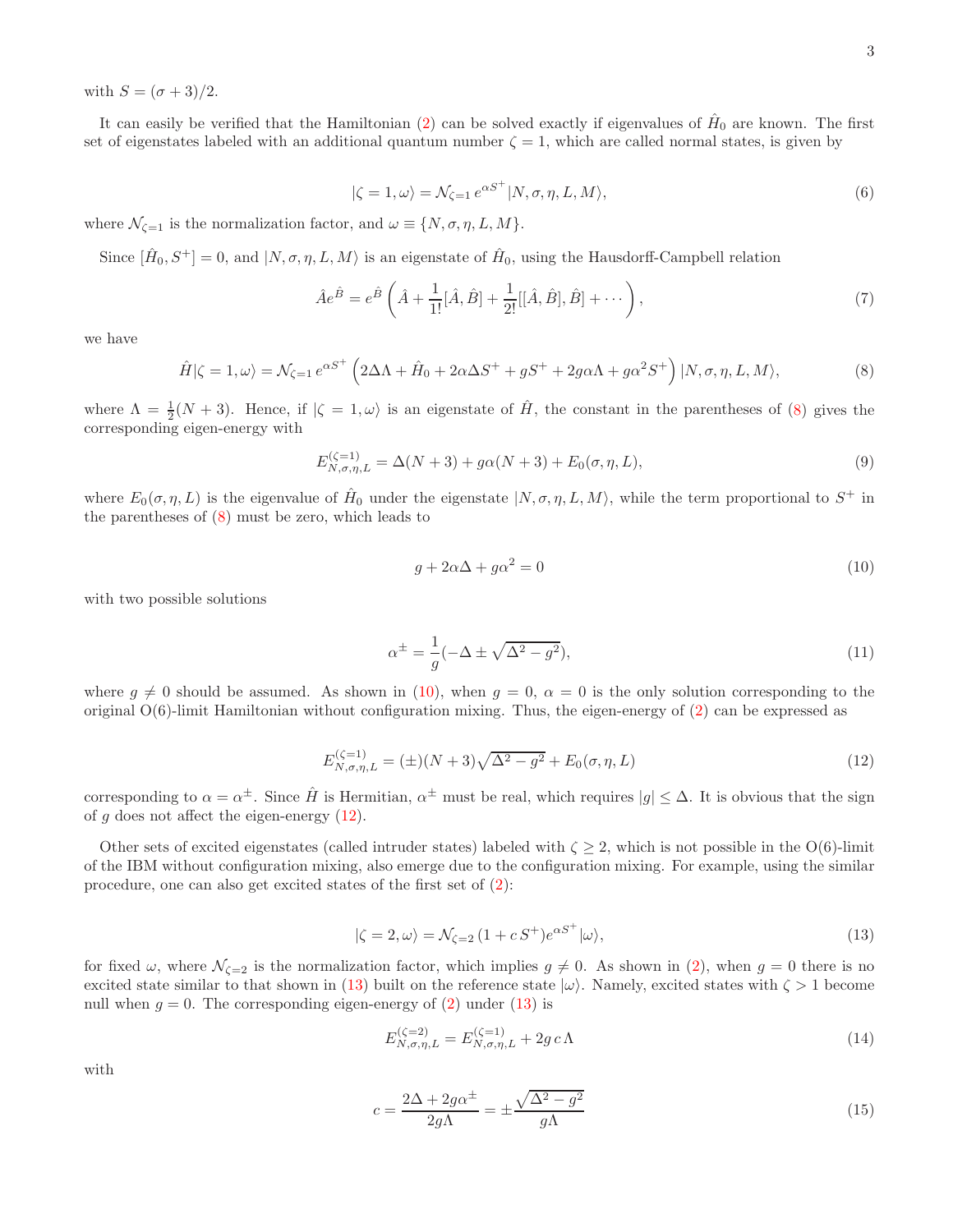when  $g \neq 0$ . Substituting [\(15\)](#page-5-4) into [\(14\)](#page-5-5), we get

<span id="page-6-0"></span>
$$
E_{N,\sigma,\eta,L}^{(\zeta=2)} = E_{N,\sigma,\eta,L}^{(\zeta=1)} \pm 2\sqrt{\Delta^2 - g^2}
$$
\n(16)

for  $g \neq 0$ . Since physical spectrum should be lower-bound, only  $\alpha = \alpha^+$  shown in [\(11\)](#page-5-6) is possible, which corresponds to c given in  $(15)$  and the eigen-energy provided in  $(12)$  and  $(16)$  with positive sign. Otherwise, the spectrum will become upper-bound, which is non-physical and discarded. In [\(16\)](#page-6-0),  $2\sqrt{\Delta^2 - g^2}$  is the energy of the collective 2p-2h excitation. Again, the sign of g does not affect the 2p-2h excitation energy. In the following,  $g > 0$  is always assumed.

It is obvious that there is an additional collective 2-particle and 2-hole excitation with energy  $\Delta_{2p2h} = 2\sqrt{\Delta^2 - g^2}$ , which is absent in the original  $O(6)$ -limit description. Since the energy needed to excite two more particles from the closed shell resulting in the configuration with two more particles and two more holes is relatively large, the excited levels with  $\zeta \geq 3$  lie much higher in energy, which are not considered in the following. It is clear that the spectrum generated from [\(2\)](#page-4-0) with the configuration mixing keeps the lower part of the spectrum to be the same as that generated from the  $O(6)$ -limit of the IBM, while there are a set of the  $O(6)$ -type levels with the band heads provided by the  $2n$ -particle and  $2n$ -hole excitations, of which some low-lying levels are shown in Fig. [1.](#page-6-1) It is clearly shown that the first set of levels with  $\zeta = 1$  are the same as those generated from the model without configuration mixing  $(g = 0)$ , the second set of levels with  $\zeta = 2$  are built on the  $0^+_4$  level with the gap  $\Delta_{2p2h}$  to the ground level, and so on. Each set of the levels with  $\zeta \geq 2$  is a replica of those with  $\zeta = 1$  generated from the original O(6)-limit without configuration mixing, but there are energy gaps among different sets.



<span id="page-6-1"></span>FIG. 1: (Color online) Low-lying level pattern of the solvable configuration mixing O(6) model with the Hamiltonian given by  $(2)$ , where the left 10 levels are the same as those generated from the  $O(6)$ -limit of the IBM with the first term of  $(2)$ only, which, up to a constant, is typically given by  $\hat{H}_0 = -\kappa \hat{Q} \cdot \hat{Q}$  with eigen-energy  $E_0 = -\kappa (\sigma(\sigma+4) - \nu(\nu+3))$ , where  $κ$  is a scale parameter, and  $ν$  is the seniority number of the O(5) group. Only levels of normal states with  $(σ = N, ν ≤ 3)$ ,  $(\sigma = N - 2, \nu \le 1)$ , and intruder levels with  $\nu \le 1$  are shown.  $0^+_4$  is the intruder state of the model with  $\Delta_{2p2h} = 2\sqrt{\Delta^2 - g^2}$ .

It is clear that the eigenstates  $(6)$ ,  $(13)$ , *etc* are the SU(1,1) coherent states built on the O(6)-limit eigenstate of the IBM due to the projection [\(3\)](#page-4-1). As a consequence, matrix elements of any operator in the model can be derived analytically. For example, one can prove that the norm

$$
\langle \omega | e^{\alpha \tilde{S}^-} e^{\beta \tilde{S}^+} | \omega \rangle = (1 - \alpha \beta)^{-N - 3}, \qquad (17)
$$

which only depends on  $N$ . Hence, we have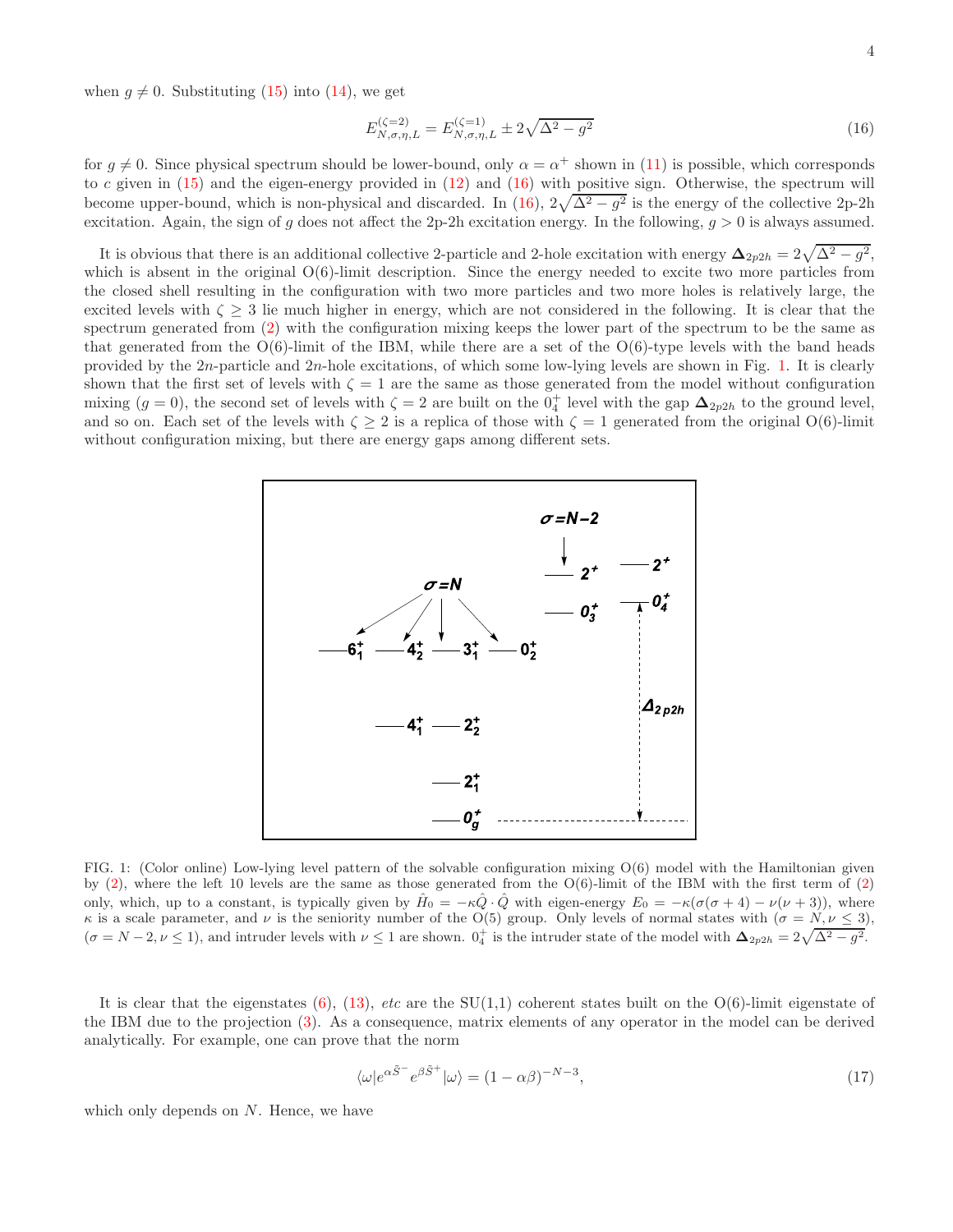$$
\mathcal{N}_{\zeta=1} = (1 - \alpha^2)^{(N+3)/2}.\tag{18}
$$

One can also derive

$$
\langle \zeta = 1, \omega | S^{\pm} | \zeta = 1, \omega \rangle = (\mathcal{N}_{\zeta=1})^2 \frac{\partial}{\partial \alpha} \langle \omega | e^{\alpha \tilde{S}^-} e^{\beta \tilde{S}^+} | \omega \rangle \Big|_{\beta=\alpha} = (\mathcal{N}_{\zeta=1})^2 \frac{\partial}{\partial \beta} \langle \omega | e^{\alpha \tilde{S}^-} e^{\beta \tilde{S}^+} | \omega \rangle \Big|_{\beta=\alpha} . \tag{19}
$$

Thus, one can prove that

$$
\langle \zeta', \omega' | \zeta, \omega \rangle = \delta_{\zeta', \zeta} \, \delta_{\omega', \omega}.\tag{20}
$$

Similarly, the normalization factor of [\(13\)](#page-5-3) can be expressed as

$$
\mathcal{N}_{\zeta=2} = \sqrt{\frac{(\alpha^2 - 1)\alpha}{c}} \mathcal{N}_{\zeta=1} = \sqrt{\alpha^2 (N+3)} \mathcal{N}_{\zeta=1}.
$$
\n(21)

Due to the configuration mixing, the operator of the total number of bosons  $\hat{N}$  is not a conserved quantity. The degree of the configuration mixing may be measured by the expectation value and fluctuation of  $\hat{N}$  for a given state defined as

<span id="page-7-0"></span>
$$
\bar{N} = \frac{1}{N} \langle \zeta, N, \sigma, \eta, L, M | \hat{N} | \zeta, N, \sigma, \eta, L, M \rangle,
$$
  
\n
$$
\delta N = \frac{1}{N} \left( \langle \zeta, N, \sigma, \eta, L, M | \hat{N}^2 | \zeta, N, \sigma, \eta, L, M \rangle - \bar{N}^2 \right)^{\frac{1}{2}}.
$$
\n(22)

For the ground state with  $\sigma = N$ ,  $\eta = 1$ , and  $L = 0$ , [\(22\)](#page-7-0) can be expressed explicitly as

$$
\bar{N}_{\zeta=1} = 1 - \frac{2\alpha}{cN},\tag{23}
$$

<span id="page-7-1"></span>
$$
\delta N_{\zeta=1} = \frac{2}{N} \sqrt{\frac{\alpha}{c(\alpha^2 - 1)}} = \frac{2}{cN} \sqrt{\frac{1}{N+3}}.
$$
\n(24)

It can be expected that the mixing is mainly driven by the mixing term in the Hamiltonian [\(2\)](#page-4-0) with the mixing parameter g. When  $g = 0$ ,  $\bar{N}_{\zeta=1} = 1$  and  $\delta N_{\zeta=1} = 0$  indicating that the system is in the  $O(6)$ -limit without configuration mixing. With the increasing of  $g > 0$ , the mixing occurs with  $\bar{N}_{\zeta=1} > 1$  and  $\delta N_{\zeta=1} > 0$ . Though both  $\overline{N}$  and  $\delta N$  increase with the increasing of g with  $0 < g < \Delta$ , the increasing in  $\overline{N}$  with the increasing of g is more noticeable. The expectation value of the total number of bosons of the first excited intruder state with  $\sigma = N$ ,  $\eta = 2$ , and  $L = 0$  corresponding to  $0<sub>4</sub><sup>+</sup>$  state shown in the caption of Fig. [1](#page-6-1) can also be derived, which is given by

<span id="page-7-2"></span>
$$
\bar{N}_{\zeta=2} = \frac{1}{N} \langle \zeta = 2 | \hat{N} | \zeta = 2 \rangle =
$$
\n
$$
\frac{N+2}{N} + \frac{2\alpha^2 (\alpha^2 - 1)}{Nc} \left( \frac{1}{\alpha (\alpha^2 - 1)} + \frac{1}{c} + \frac{\alpha}{\alpha^2 - 1} - (\alpha + \frac{2c}{\alpha^2 - 1})(\frac{1}{\alpha c} + \frac{1}{\alpha^2 - 1}) \right).
$$
\n(25)

In this case,  $g \neq 0$  should be assumed. When  $g \to 0$ ,  $\bar{N}_{\zeta=2} \to 1 + 2/N$  indicating that the collective 2p-2h excitation component dominates in the  $0^+_4$  state. With the increasing of  $g > 0$ , the mixing of  $[N + 2m]$  configurations with  $m \geq 2$  in this intruder state occurs with  $\bar{N}_{\zeta=2} > 1 + 2/N$ . Since the increasing in  $\bar{N}_{\zeta}$  with the increasing of g is more noticeable, only  $\bar{N}_{\zeta}$  with  $\zeta = 1$  and  $\zeta = 2$  are shown in Fig. [2.](#page-8-0) As shown in Fig. [2,](#page-8-0) the ground state with  $\zeta = 1$  is dominated by the  $[N]$  configuration, while  $0^+_4$  state with  $\zeta = 2$  is dominated by the  $[N + 2]$  configuration, as long as the mixing parameter is small with  $g \sim 0$ .

It can be understood that the differences of the mixing scheme with infinite number of configurations considered in this work from those with finite number of configurations studied previously are in two aspects. Firstly, the eigen-energies and eigen-states of the two schemes are quite the same, but the number of excitations  $\zeta_{\text{max}}$  should be terminated in the latter. For example, when  $m + 1$  configurations  $[N] \oplus [N + 2] \oplus [N + 4] \oplus \cdots \oplus [N + 2m]$  are adopted, the projection  $\hat{P}$  should be restricted by another additional condition with  $\hat{P}|N',\omega\rangle = 0$  for  $N' > N + 2m$ . Hence, the term  $\exp[\alpha S^+]$  in [\(6\)](#page-5-7) and [\(13\)](#page-5-3) in this case is equivalent to its Taylor expansion in terms of  $\alpha$  with  $m+1$ terms due to the projection, resulting in a system with finite number of collective 2-particle and 2-hole excitations.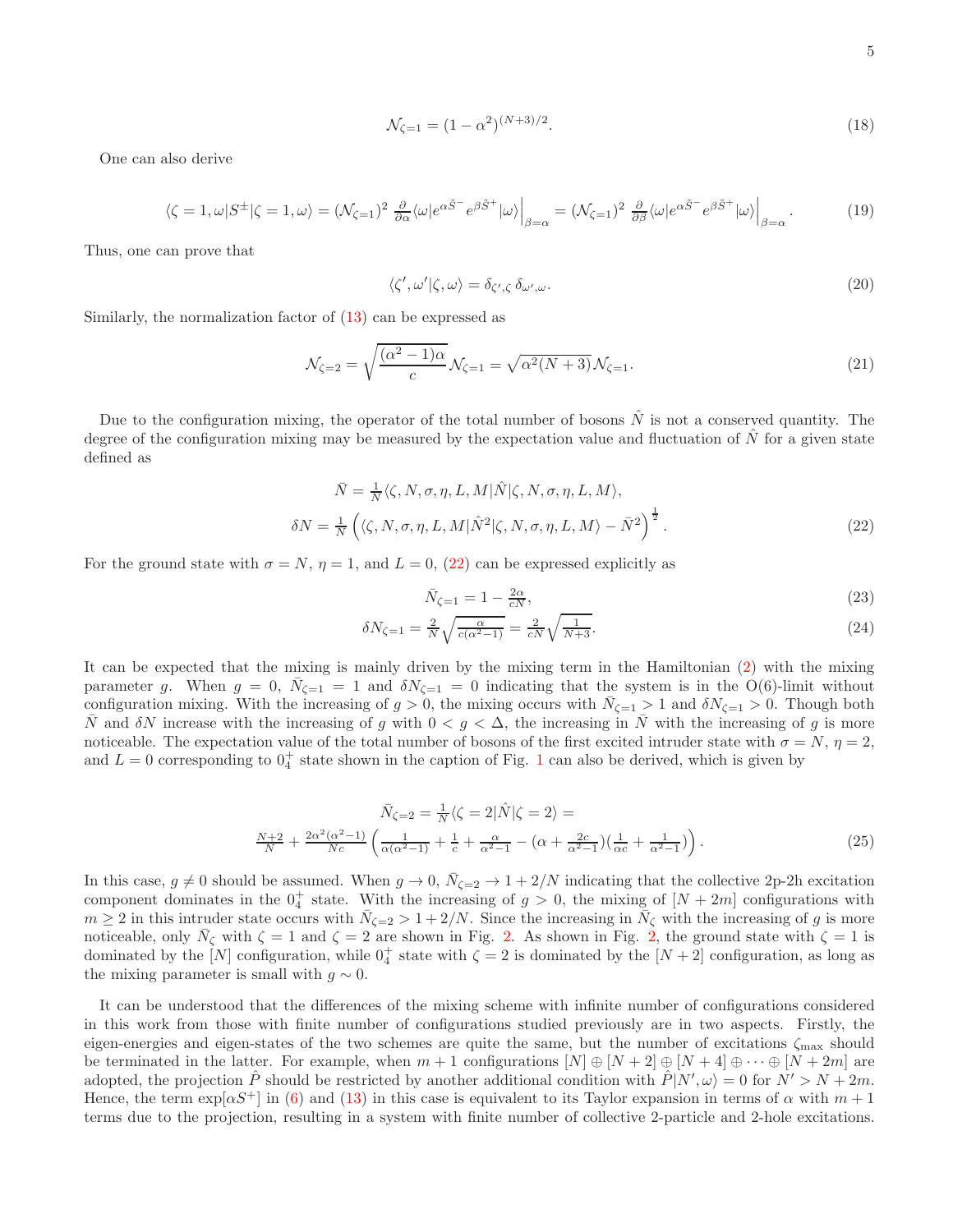

<span id="page-8-0"></span>FIG. 2: (Color online) The ground state expectation value of the total number of bosons  $\bar{N}_{\zeta=1}$  given by [\(23\)](#page-7-1) (solid curve) and the expectation value of the total number of bosons of the first intruder  $0^+_4$  state  $\bar{N}_{\zeta=2}$  given by [\(25\)](#page-7-2) (dashed curve) as functions of the mixing parameter  $\bar{g} = g/\Delta_0$ , where  $\Delta_0$  is an arbitrary scale factor, and  $\bar{\Delta} = \Delta/\Delta_0$ .  $N = 10$  and  $\bar{\Delta} = 1$  are taken in the plot.

Secondly, the Taylor expansion in terms of  $\alpha$  for the norm N with  $m + 1$  terms in the current scheme is equivalent to that in the mixing scheme with finite number of configurations if the same form of the eigenstates is adopted, though there will be a little difference in the result due to the finite term cutoff. Since physical quantities, such as  $B(E2)$  values, are related to the norms involved, the results of the Taylor expansion for the norms involved with  $m+1$ terms are similar to those of the mixing scheme with  $m + 1$  configurations. Since  $g/\Delta < 1$  is always satisfied, there is no much difference of the exact results provided in this work from those with the finite-term Taylor expansions because  $\alpha \sim -g/(2\Delta)$  is a small quantity, which justifies that the configuration mixing scheme with infinite number of configurations is acceptable.

As shown in [\[5](#page-17-4)[–14](#page-17-9)], the effective boson charge needs to be taken with different values for different multi-particle-hole configurations. The E2 operator used in this work is simply chosen as

$$
T_{\mu}(\text{E2}) = q_2 \hat{P}_N \hat{Q}_{\mu} \hat{P}_N + q_2' \hat{P} \hat{Q}_{\mu} \hat{P},\tag{26}
$$

where  $\hat{P}_N$  is a projection onto the configuration without multi-particle-hole excitations, with which the B(E2) values are given by

$$
B(E2; \omega_i, L_i \to \omega_f, L_f) = \frac{1}{2L_i + 1} |\langle \omega_f, L_f || T(E2) || \omega_i, L_i \rangle|^2,
$$
\n(27)

where  $\omega_i$  and  $\omega_f$  stand for other relevant quantum numbers involved.

Similar to the O(6)-limit of the model without configuration mixing, reduced matrix elements of any operator in the model can be derived analytically when the  $O(5)$ -symmetry is preserved. In this case, the reduced matrix elements of T(E2) operators for the transition between the normalized normal or intruder states under the  $U(6) \supset O(6) \supset$  $O(5) \supset O(3)$  basis can be expressed as

<span id="page-8-1"></span>
$$
\langle \zeta = 1, N', \sigma', \nu', \rho', L' || T(E2) || \zeta = 1, N, \sigma, \nu, \rho, L \rangle
$$
  
=  $\delta_{NN'} \delta_{\sigma\sigma'} q_2((\mathcal{N}_{\zeta=1})^2 + \lambda) \langle N, \sigma', \nu', \rho', L' || \hat{Q} || N, \sigma, \nu, \rho, L \rangle,$  (28)

$$
\langle \zeta = 2, N', \sigma', \nu', \rho', L' || T(E2) || \zeta = 2, N, \sigma, \nu, \rho, L \rangle
$$
  
=  $\delta_{NN'} \delta_{\sigma \sigma'} q_2 (\alpha^2 (N+3) (\mathcal{N}_{\zeta=1})^2 + \lambda) \langle N, \sigma', \nu', \rho', L' || \hat{Q} || N, \sigma, \nu, \rho, L \rangle,$  (29)

while those for the transitions between the normalized normal and intruder states are given by

<span id="page-8-2"></span>
$$
\langle \zeta = 1, N', \sigma', \nu', \rho', L' || T(E2) || \zeta = 2, N, \sigma, \nu, \rho, L \rangle
$$
  
=  $\delta_{NN'} \delta_{\sigma \sigma'} q_2 \sqrt{\alpha^2 (N+3)} (\mathcal{N}_{\zeta=1})^2 \langle N, \sigma', \nu', \rho', L' || \hat{Q} || N, \sigma, \nu, \rho, L \rangle,$  (30)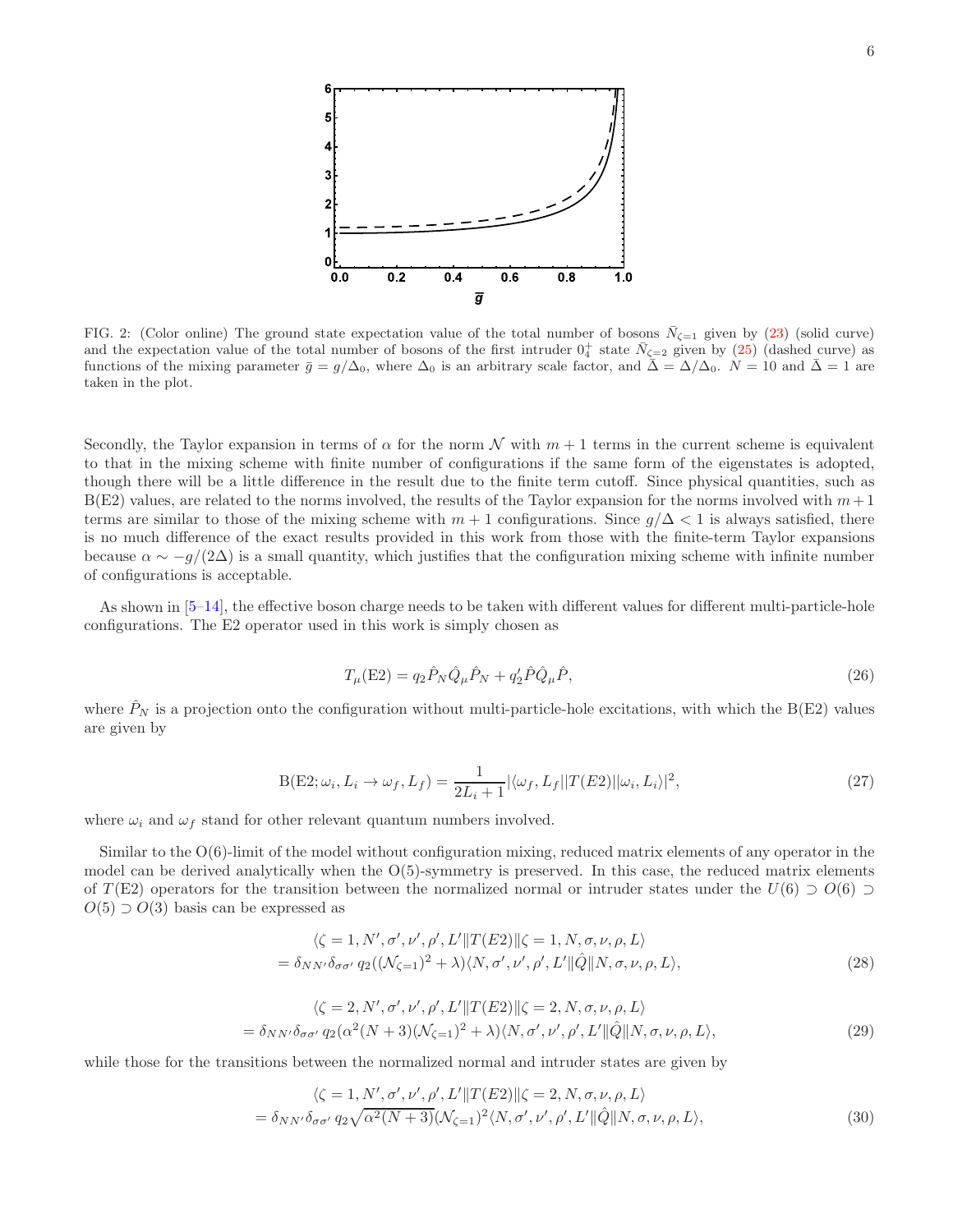where  $\lambda = q'_2/q_2$ .

When high order terms  $(\hat{L} \times \hat{Q} \times \hat{L})^{(0)}$  and  $((\hat{L} \times \hat{Q})^{(1)} \times (\hat{L} \times \hat{Q})^{(1)})^{(0)}$  are included in  $\hat{H}_0$  as shown in the next section, the eigenstates of  $\hat{H}_0$  may be expressed as

<span id="page-9-2"></span>
$$
|N, \sigma, \eta, L, M\rangle = \sum_{\nu, \rho} C_{\nu, \rho}^{(\eta)} |N, \sigma, \nu, \rho, L, M\rangle
$$
\n(31)

where  $|N, \sigma, \nu, \rho, L, M\rangle$  is the basis vectors of  $U(6) \supset O(6) \supset O(5) \supset O(3)$ , and  $C_{\nu,\rho}^{(\eta)}$  is the corresponding expansion coefficient, which can be obtained by diagonalizing the Hamiltonian  $\hat{H}_0$  in the  $U(6) \supset O(6) \supset O(5) \supset O(3)$  basis. The additional quantum number  $\eta$  labels the  $\eta$ -th eigenstate of  $\hat{H}_0$  for fixed  $\sigma$  and  $\hat{L}$ . For this case, the reduced matrix elements of  $T(E2)$  needed in the next section may be expressed as

<span id="page-9-0"></span>
$$
(\zeta = 1, N', \sigma', \eta', L' || T(E2) || \zeta = 1, N, \sigma, \eta, L)
$$
  
=  $\delta_{NN'} \delta_{\sigma\sigma'} q_2((\mathcal{N}_{\zeta=1})^2 + \lambda) \sum_{\nu', \rho', \nu, \rho} C_{\nu', \rho'}^{(\eta')} C_{\nu, \rho}^{(\eta)} \langle N, \sigma', \nu', \rho', L' || \hat{Q} || N, \sigma, \nu, \rho, L)$  (32)

and

<span id="page-9-1"></span>
$$
(\zeta = 1, N', \sigma', \eta', L' || T(E2) || \zeta = 2, N, \sigma, \eta, L)
$$
  
=  $\delta_{NN'} \delta_{\sigma \sigma'} q_2 \sqrt{\alpha^2 (N+3)} (\mathcal{N}_{\zeta=1})^2 \sum_{\nu', \rho', \nu, \rho} C_{\nu', \rho'}^{(\eta')} C_{\nu, \rho}^{(\eta)} \langle N, \sigma', \nu', \rho', L' || \hat{Q} || N, \sigma, \nu, \rho, L \rangle.$  (33)

The reduced matrix element  $\langle N, \sigma', \nu', L' \rangle \|\hat{Q}\| N, \sigma, \nu, L \rangle$  involved in [\(28\)](#page-8-1)-[\(30\)](#page-8-2) and [\(32\)](#page-9-0)-[\(33\)](#page-9-1) can further be expressed as [\[18\]](#page-17-13)

$$
\langle N, \sigma, \nu', \rho', L' \|\hat{Q}\|N, \sigma, \nu, \rho, L \rangle = \sqrt{2L' + 1} \langle N, \sigma, \nu' \|\hat{Q}\|N, \sigma, \nu \rangle \langle \nu, \rho, L; 1, 2\|\nu', \rho', L' \rangle
$$
\n(34)

with

$$
\langle N, \sigma, \nu' || \hat{Q} || N, \sigma, \nu \rangle = \begin{cases} (\sigma(\sigma+4) - \nu(\nu+4))^{1/2} \sqrt{\frac{\nu+1}{2\nu+5}}, & \text{for } \nu' = \nu+1, \\ (\sigma(\sigma+4) - (\nu-1)(\nu+3))^{1/2} \sqrt{\frac{\nu+2}{2\nu+1}}, & \text{for } \nu' = \nu-1, \end{cases}
$$
(35)

where  $\langle \nu, \rho, L; 1, 2 | \nu', \rho', L' \rangle$  is the elementary Wigner coefficient (isoscalar factor) of  $O(5) \supset O(3)$ , which was given, for example, in [\[19](#page-17-14), [20\]](#page-17-15). The reduced matrix elements and the elementary Wigner coefficients of  $O(5) \supset O(3)$  satisfy the following relations:

$$
\langle N, \sigma, \nu' \|\hat{Q}\|N, \sigma, \nu\rangle = \sqrt{\frac{\dim[\nu]}{\dim[\nu']}} \langle N, \sigma, \nu \|\hat{Q}\|N, \sigma, \nu'\rangle, \tag{36}
$$

$$
\langle N, \sigma, \nu', \rho', L' \|\hat{Q}\|N, \sigma, \nu, \rho, L \rangle = (-1)^{L+2-L'} \langle N, \sigma, \nu, \rho, L \|\hat{Q}\|N, \sigma, \nu', \rho', L' \rangle, \tag{37}
$$

and

$$
\langle \nu, \rho, L; 1, 2 | \nu', \rho', L' \rangle = (-1)^{L' + 2 - L} \sqrt{\frac{\dim[\nu'](2L + 1)}{\dim[\nu](2L' + 1)}} \langle \nu', \rho', L'; 1, 2 | \nu, \rho, L \rangle,
$$
\n(38)

where

$$
\dim[\nu] = \frac{1}{6}(\nu+1)(\nu+2)(2\nu+3)
$$
\n(39)

is the dimension of the  $O(5)$  irreducible representation  $(\nu, 0)$ . In the  $O(5)$ -symmetry preserved case shown above, since N is a finite number and  $\alpha$  is small, the transitions among both normal and intruder states are similar to those in the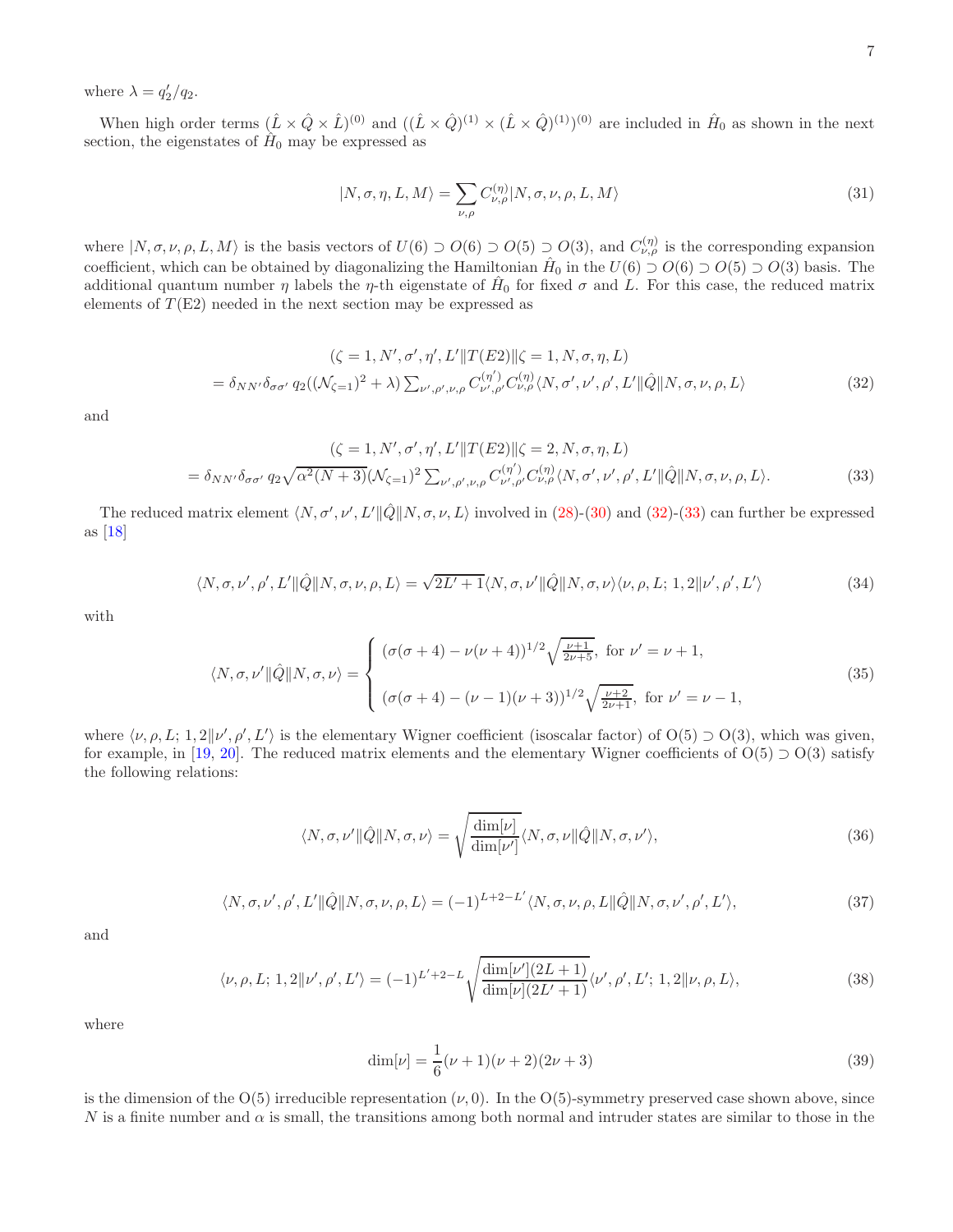$O(6)$ -limit without configuration mixing. The E2 selection rules are quite the same as those given in the  $O(6)$ -limit without configuration mixing, which are given by  $\delta \sigma = 0$ , and  $\delta \nu = 0$  or  $\pm 1$ .

#### 3. Application to  $^{194}$ Pt

In the IBM description, the Platinum isotopes are mainly within the  $U(5)-O(6)$  transitional region. As shown in previous works [\[21,](#page-17-16) [22](#page-17-17)], the U(5) ingredient in even-even  $172-194$  Pt is not negligible, especially in the isotopes with the mass number  $A \le 190$ . Therefore, though the presence of intruder states in even-even <sup>182–184</sup>Pt is much more evident, the current model based on the  $O(6)$ -limit is only suitable to describe <sup>194</sup>Pt which is nearest to the  $O(6)$ -limit point of the Casten triangle [\[21](#page-17-16), [22\]](#page-17-17). Among the Platinum isotopes, there are abundant data of reduced E2 transition matrix elements, quadrupole moments, and  $B(E2)$  values of <sup>194</sup>Pt obtained from Coulomb excitations [\[23](#page-17-18), [24](#page-17-19)], which are very much helpful for a detailed analysis. Hence,  $^{194}$ Pt is chosen as an example to be described by the O(6)-limit Hamiltonian [\(2\)](#page-4-0). The Platinum isotopes were studied earlier in the IBM-2 framework [\[25\]](#page-17-20), in which only excited sates in the ground band up to  $8^+_1$ , a few excited states in the quasi- $\beta$  and quasi- $\gamma$  bands were considered, and only quadrupole moment of  $2^+_1$  state was calculated. The shape evolution in Platinum isotopes was investigated [\[21](#page-17-16)] by using the extended consistent-Q formalism (ECQF) of the IBM, in which intruder configuration was not taken into account. Level patterns and  $B(E2)$  ratios of the isotopes were globally fitted rather well in [\[21](#page-17-16)]. However, the possible intruder state  $0^+_4$  and so on in <sup>194</sup>Pt were excluded. A comparison of the results of the IBM plus configuration mixing (IBM-CM) with those of the ECQF was made in [\[22\]](#page-17-17), in which the  $0<sub>4</sub><sup>+</sup>$  in <sup>194</sup>Pt was considered. In both [\[21\]](#page-17-16) and [22], only excited states with excitation energy below 1.5MeV in <sup>194</sup>Pt were included. It can be observed that the level energy of  $5^+_1$  state in both the IBM-CM and the ECQF shown in [\[22](#page-17-17)] is 0.5-0.7MeV higher than the corresponding experimental value. Actually, there are  $4^+$ ,  $5^+$ ,  $6^+$ , and  $8^+$  states with excitation energy ~ 2.0MeV. It can be expected that level energies of other excited states with higher angular momentum quantum numbers provided from both the IBM-CM and the ECQF calculations would also be much higher than the corresponding experimental values. Moreover, similar to the original O(6)-limit case in the IBM-1, quadrupole moments of low-lying states calculated from the IBM-CM are zero, while those calculated from the ECQF are all with opposite sign.

Based on the above observations, we propose the following  $O(6)$ -limit Hamiltonian for the purpose:

<span id="page-10-0"></span>
$$
\hat{H}_0 = -\kappa_0 e^{\xi \hat{Q} \cdot \hat{Q}} \hat{Q} \cdot \hat{Q} + a \hat{L}^2 + b X_3 + d X_4, \tag{40}
$$

where  $\kappa_0 > 0$ ,  $0 < \xi \ll 1$ ,  $a > 0$ , b, and d are free parameters,

$$
X_3 = \frac{\sqrt{30}}{6} (\hat{L} \times \hat{Q} \times \hat{L})^{(0)},
$$
\n(41)

and

$$
X_4 = -\frac{5\sqrt{3}}{18} \left( (\hat{L} \times \hat{Q})^{(1)} \times (\hat{L} \times \hat{Q})^{(1)} \right)^{(0)}.
$$
\n(42)

The quadrupole-quadrupole interaction in the original  $O(6)$ -limit of the IBM-1 is replaced by the exponential form shown in [\(40\)](#page-10-0), which is effective to produce relatively lower excitation energies of excited states with large d-boson seniority numbers. A similar exponential form of  $\hat{Q} \cdot \hat{Q}$  was introduced in [\[26\]](#page-17-21) for the symplectic no-core shell-model calculations, which justifies the IBM form used in [\(40\)](#page-10-0) is reasonable as long as the parameter  $\xi \ll 1$ . The third and fourth order terms  $X_3$  and  $X_4$  in [\(40\)](#page-10-0) are originated from the mapping result of a triaxial rotor Hamiltonian to that of the  $SU(3)$ -limit in the IBM [\[15](#page-17-10), [16\]](#page-17-11). Though the quadrupole operator in the  $SU(3)$ -limit and that in the  $O(6)$ -limit are different, they are quite the same in the large-N limit. Therefore, the second to the fourth terms of  $(40)$  are also equivalent to a rotor image in the IBM. Since the quadrupole operators used in  $(40)$  are the generators of  $O(6)$ , the model described by [\(40\)](#page-10-0) is called the γ-soft rotor. It is obvious that the third and the fourth order terms keep the  $O(6)$ -symmetry, but break the  $O(5)$ -symmetry. As a result, the selection rules for the reduced matrix elements of Q between eigenstates of [\(40\)](#page-10-0) are altered. Especially, besides nonzero reduced matrix elements with  $\delta\sigma = 0$  and  $\delta \nu = \pm 1$ , the reduced matrix elements with  $\delta \sigma = 0$  and  $\delta \nu = 0$  or  $\pm 2$  could also be nonzero. For this case, the eigenstate of  $(40)$  is given by  $(31)$ .

It is shown [\[27](#page-17-22)] that the coherent state method is able to establish a correspondence between quantum variables and classical (geometrical) variables, with which the classical equilibrium shapes and their evolution of a nucleus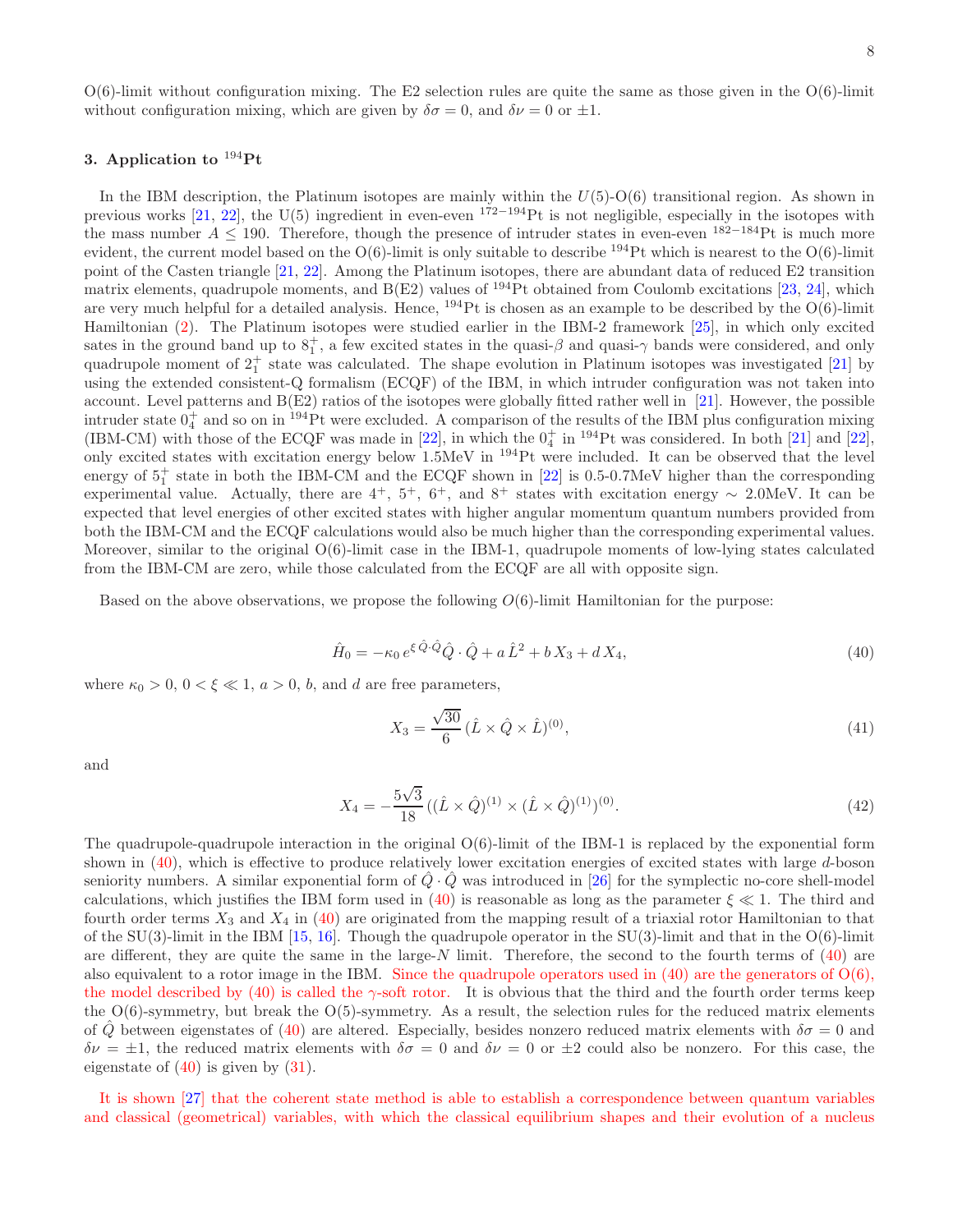described by the IBM have been studied [\[28,](#page-17-23) [29\]](#page-17-24). In order to show the potential shape of [\(40\)](#page-10-0) in the classical limit, we use the standard coherent state defined as [\[30\]](#page-17-25)

<span id="page-11-1"></span>
$$
|N, \beta, \gamma\rangle = (N!(1+\beta^2)^N)^{-\frac{1}{2}} \left(s^\dagger + \beta\cos\gamma d_0^\dagger + \frac{1}{\sqrt{2}}\beta\sin\gamma (d_2^\dagger + d_{-2}^\dagger)\right)^N |0\rangle \tag{43}
$$

to obtain the scaled potential surface of the four terms involved in [\(40\)](#page-10-0) in the large-N limit. Since  $\xi \ll 1$ , the first term of [\(40\)](#page-10-0) can be expressed as

<span id="page-11-0"></span>
$$
-\kappa_0 e^{\xi \hat{Q} \cdot \hat{Q}} \hat{Q} \cdot \hat{Q} = -\kappa_0 \left( \hat{Q} \cdot \hat{Q} + \xi (\hat{Q} \cdot \hat{Q})^2 + \frac{1}{2} \xi^2 (\hat{Q} \cdot \hat{Q})^3 + \cdots \right)
$$
(44)

after the Taylor expansion around  $\xi = 0$ . Though the expectation value of [\(44\)](#page-11-0) under [\(43\)](#page-11-1) can not be evaluated easily, the expectation value of each term in the expansion shown in [\(44\)](#page-11-0) is given by

$$
\frac{1}{N^2} \langle Q \cdot Q \rangle \big|_{N \to \infty} = \frac{4\beta^2}{(1+\beta^2)^2}, \quad \frac{1}{N^4} \langle (Q \cdot Q)^2 \rangle \big|_{N \to \infty} = \frac{16\beta^4}{(1+\beta^2)^4}, \quad \cdots, \quad \frac{1}{N^{2k}} \langle (Q \cdot Q)^k \rangle \big|_{N \to \infty} \sim \frac{\beta^{2k}}{(1+\beta^2)^{2k}}. \tag{45}
$$

Namely, the classical potential of the first term of [\(40\)](#page-10-0), similar to that of the  $\hat{Q} \cdot \hat{Q}$  in the O(6)-limit, is  $\gamma$ -independent. The expectation values of the second and the fourth terms are given by

$$
\frac{1}{N}\langle \hat{L}^2 \rangle \Big|_{N \to \infty} = \frac{6\beta^2}{1+\beta^2}, \quad \frac{1}{N^3} \langle X_4 \rangle \Big|_{N \to \infty} = \frac{2\beta^4}{3(1+\beta^2)^3},\tag{46}
$$

which are also  $\gamma$ -independent. While The expectation value of the third term is

$$
\frac{1}{N^2} \langle X_3 \rangle \bigg|_{N \to \infty} = -\frac{2\beta^3}{(1+\beta^2)^2} \cos(3\gamma). \tag{47}
$$

In contrast to the SU(3)-limit case shown in [\[15,](#page-17-10) [16](#page-17-11)], there is no triaxial shape emerging from [\(40\)](#page-10-0). Since the  $X_3$ term in the classical limit is proportional to  $\cos(3\gamma)$ , similar to the SU(3)-limit of the IBM-1, only axial deformation with  $\gamma = 0$  or  $\gamma = \pi/3$  is possible. Hence, if the parameters of the Hamiltonian [\(40\)](#page-10-0) are appropriately scaled with N, the shape at the ground state of this model is axially deformed with either prolate ( $\gamma = 0$ ) when  $b > 0$  or oblate  $(\gamma = \pi/3)$  when  $b < 0$  in the large-N limit as estimated by the coherent state description.

Using the  $\gamma$ -soft rotor Hamiltonian [\(40\)](#page-10-0), we are able to describe level energies of <sup>194</sup>Pt up to 2.17MeV. We observe that the parameter  $d$  taken to be 0 is always better as far as the level energies are concerned, so that the  $X_4$  term in [\(40\)](#page-10-0) can be removed for <sup>194</sup>Pt. The other parameters used are  $\kappa_0 = 7.3$  keV,  $\xi = 0.0178$ ,  $a = 10$  keV, and  $b = -4.5$  keV, while the gap  $\Delta_{2p2h} = 2\sqrt{\Delta^2 - g^2} = 1.547$ MeV is fixed according to the  $0^+_4$  level energy, from which the parameter  $\Delta > 0$  can be expressed as  $\Delta = \sqrt{0.5983 + g^2}$ , where  $\Delta$  and g are in MeV. The mixing parameter g is then fixed from a global fits to the reduced  $T(E2)$  matrix elements [\(32\)](#page-9-0) and [\(33\)](#page-9-1) which depend on  $\Delta$  and g according to [\(11\)](#page-5-6). The fitting results of the level energies up to 2.17MeV in comparison to the corresponding experimental data are shown in Table [I.](#page-14-0) It can be checked against the experimental level energies shown in [\[24](#page-17-19)] that most level energies of positive parity states are fitted rather well. With excitation energy below 2.17MeV, negative parity states, both spin and parity undetermined level energies, and those of obvious  $1<sup>+</sup>$  states are excluded. Moreover, the level energies at 2.004MeV and 2.158MeV with spin and parity assignments  $(1^+, 2^+)$  and  $1^+, 2^+$ , respectively, are also not included. As shown in Table [I,](#page-14-0) spins of some excited states are not fully confirmed, so that the spin assignments to these states in the theory are tentative, which may be altered according to further experimental results. In addition, some level energies higher than 2.17MeV provided in Table [I,](#page-14-0) such as  $3^+_3$  at 2.275MeV,  $7^+_1$  at 2.423MeV,  $8^+_2$  at 2.689MeV,  $10^+_1$  at  $2.849\text{MeV}$ , and  $10<sub>2</sub><sup>+</sup>$  at  $2.917\text{MeV}$ , of which the values are underlined, are for reference only. As noted in [\[31,](#page-17-26) [32\]](#page-17-27), the  $10^+$  state at 2.438MeV seems to be a pair-broken state with major components of proton-holes in  $1h_{11/2}$ -orbit and neutron-holes in  $i_{13/2}$ -orbit, which can not be described in this simple model because the interactions between the core described by the IBM and the holes are not considered. According to [\[23\]](#page-17-18), the other two  $10^+$  states at 2.849MeV and 2.917MeV may be  $10_1^+$  and  $10_2^+$  of the model, respectively, of which the model results are shown in Table [I.](#page-14-0) The quality of the fitting is measured by

$$
\chi = \left(\frac{1}{N_l - N_{\text{par}}}\sum_{i=1}^{N_l} (E_{i,\text{th}} - E_{i,\text{exp}})^2\right)^{1/2},\tag{48}
$$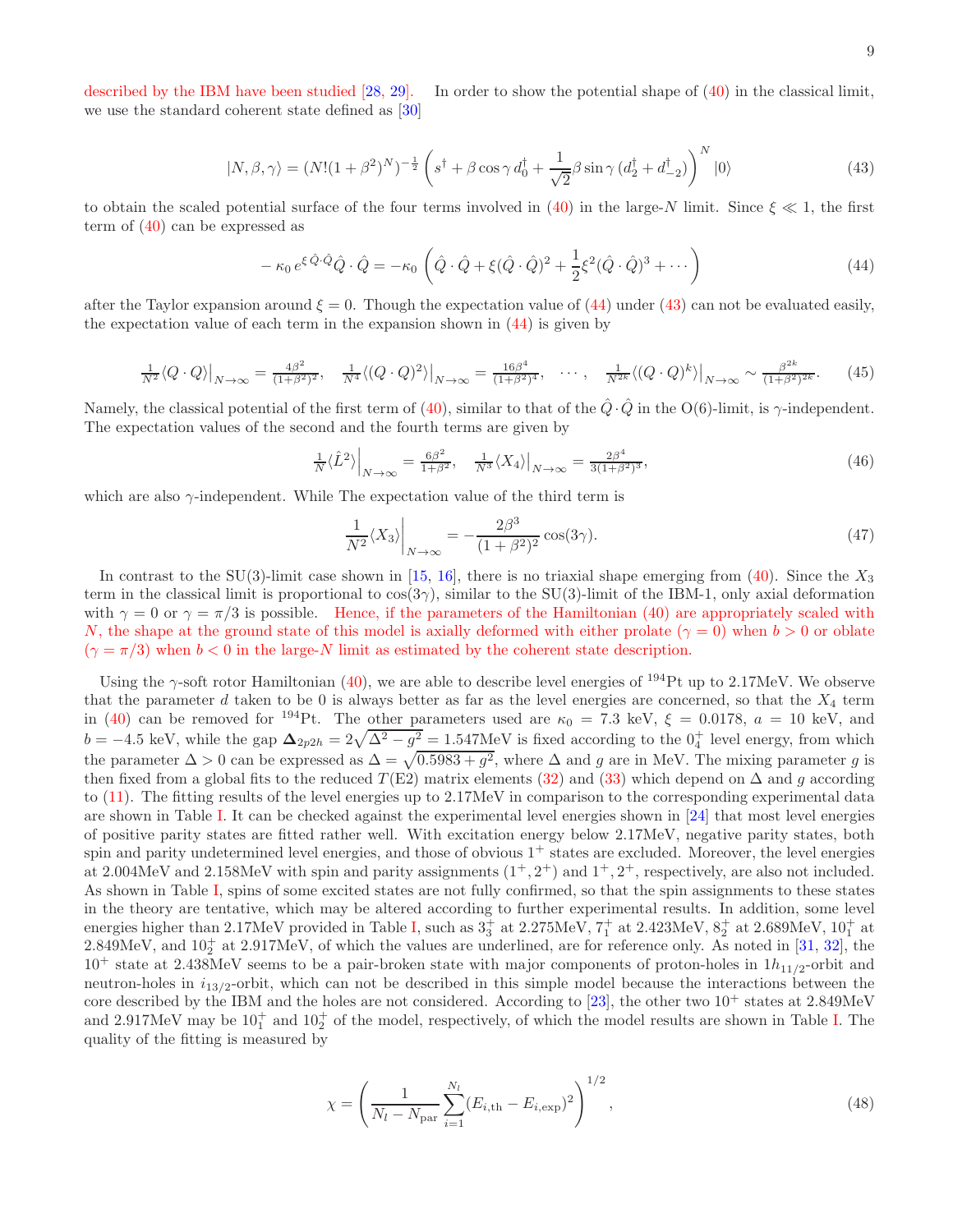where  $N_l$  is the total number of level energies fitted,  $N_{\text{par}}$  is the number of parameters used in [\(40\)](#page-10-0),  $E_{i, \text{th}}$  and  $E_{i, \text{exp}}$  are a level energy of the theory and that of the corresponding experimental value, respectively. The number of parameters used in [\(2\)](#page-4-0) and [\(40\)](#page-10-0) for  $^{194}$ Pt is  $N_{\text{par}} = 5$ . Except the underlined level energies, there are 33 level energies listed in Table [I](#page-14-0) being fitted, with which we get  $\chi = 166.4 \text{keV}$ . The largest absolute deviation in level energies now occurs at  $5^+_2$  with  $|E_{\text{th}}(5^+_2) - E_{\text{exp}}(5^+_2)| = 422 \text{keV}$ , while absolute deviations of other level energies are all less than 200keV.

In order to check the validity of the theory, the reduced  $T(E2)$  matrix elements [\(32\)](#page-9-0) and [\(33\)](#page-9-1) are systematically compared with those shown in [\[23\]](#page-17-18). We observe that there are a little differences of the experimental  $B(E2)$  values provided in [\[24](#page-17-19)] from those extracted from the reduced matrix elements of  $T(E2)$  shown in [\[23\]](#page-17-18). The  $q_2$  parameter is adjusted according to the experimental value of  $B(E2, 2^+_1 \rightarrow 0^+_g)$  in W. u. given in [\[24](#page-17-19)], from which we get  $q_2 = 1.3297\sqrt{W.u.}$  Since the reduced  $T(E2)$  matrix elements shown in [\[23](#page-17-18)] are in e-b, the standard unit conversion with 1 W. u.=  $\frac{1}{4\pi} (3/5)^2 R^4 e^2$ , where  $R = 1.3A^{1/3}$  fm, is used. Hence,  $q_2 = 1.3297 \sqrt{W}$ .u is equivalent to  $q_2 = 0.12747$ eb, which is used in this work. While the mixing parameter g and  $\lambda$  are mainly determined from the best fit to  $B(E2, 0<sub>4</sub><sup>+</sup> \rightarrow 2<sub>1</sub><sup>+</sup>)$  and  $B(E2, 0<sub>4</sub><sup>+</sup> \rightarrow 2<sub>2</sub><sup>+</sup>)$  from which we get  $\lambda = 0.5$ ,  $\Delta = 0.800$ MeV and  $g = 0.204$ MeV. The reduced  $T(E2)$  matrix elements calculated in this work and those shown in [\[23\]](#page-17-18), together with those in the O(6)-limit without the third order term  $X_3$  are shown in Table [II.](#page-15-0) Since there is always a freedom in choosing an overall phase for any state, the overall phase of the  $2^+_2$  state in both this work and the original O(6)-limit should be set as  $-1$  according to the experimental result of  $\langle 2_1^+ \| \overline{T}(E2) \| 2_2^+ \rangle$  which is positive as shown in [\[23\]](#page-17-18). With this assignment, the inconsistency to the experimental results occurs in  $\langle 0_g^+ \| T(\text{E2}) \| 2_z^+ \rangle$  in this work, while it is zero in the O(6)-limit due to the fact that it is the selection rule forbidden. Because  $\langle 2^+_2 || T(E2) || 0^+_4 \rangle$  is related with  $\langle 0^+_g || T(E2) || 2^+_2 \rangle$ , the sign of  $\langle 2^+_2 || T(E2) || 0^+_4 \rangle$ obtained in this work is also inconsistent to the corresponding experimental result. Moreover,  $\langle 4_1^+ \| T(E2) \| 4_2^+ \rangle$  and  $\langle 4_2^+ \| T(E2) \| 6_2^+ \rangle$  in the original O(6)-limit are also inconsistent to the sign determined in [\[23](#page-17-18)]. As pointed out in [\[25\]](#page-17-20), the inconsistency in the sign of the reduced  $T(E2)$  matrix elements is common in most collective models, which may be corrected in the IBM-2 as shown in [\[25](#page-17-20)]. Except the two opposite signs in  $\langle L' || T(E2) || L \rangle$  obtained in this work, the overall data pattern of  $\langle L' || T(E2) || L \rangle$  shown in Table [II](#page-15-0) follows that of the experimental results. Especially, the amplitudes and signs of all diagonal reduced matrix elements of  $T(E2)$  obtained in this work agree to the corresponding experimental results.

Table [III](#page-16-0) provides  $B(E2)$  values obtained from the reduced matrix elements of  $T(E2)$  of this work. Electric quadrupole moments of some low-lying states are also calculated in comparing with those extracted from the diagonal reduced matrix element of  $T(E2)$  provided in [\[23](#page-17-18)]. The corresponding results obtained from the IBM-CM and ECQF provided in [\[22\]](#page-17-17) are also shown in Table [III](#page-16-0) for comparison.

As shown in Table [III,](#page-16-0) the overall data pattern of the electric quadrupole moments follows that of the experimental data, especially the sign is now correct, which indicates the third order term being indispensable in describing <sup>194</sup>Pt. As shown in [\(31\)](#page-9-2), mixing of different O(5) seniority number  $\nu$  occurs in  $L \neq 0$  and  $L \neq 3$  states with any possible  $\eta$  when the parameter  $b \neq 0$ , which alters the selection rules of the reduced matrix elements of  $\hat{Q}$ . Especially, the diagonal reduced matrix elements of  $\hat{Q}$  become nonzero when  $b \neq 0$ . It is observed that the sign of b should be negative according to the sign of the observed electric quadrupole moments of  $^{194}$ Pt. Furthermore, most B(E2) values calculated in this work agree to the experimental values, of which each value is very close to the corresponding result calculated from the IBM-CM. However,  $B(E2, 0_2^+ \rightarrow 2_2^+)$  is 8 times larger, while  $B(E2, 10_2^+ \rightarrow 8_1^+)$  is 17 times smaller than the corresponding experimental value. Similar to the IBM-CM result,  $B(E2, 0<sub>4</sub><sup>+</sup> \rightarrow 2<sub>2</sub><sup>+</sup>)$  is still too small. The ECQF with a similar third order term may be adopted to reduce these discrepancies, which is worthy to be considered to describe even-even <sup>172</sup>−<sup>196</sup>Pt systematically in our future work.

A detailed comparison of the most of the excited level energies up to 3MeV with known absolute B(E2) values obtained in this work to the experimental results [\[23](#page-17-18), [24](#page-17-19)] is presented in Fig. [3.](#page-13-0) It can be observed from Fig. [3](#page-13-0) that the description of the yrast band including B(E2) values is quite good. Not only the level positions in the quasi-γ and the quasi- $\beta$  bands, and even the  $0_3^+$  and  $0_5^+$  band heads, but also the level positions of the  $5^+_{1,2}$ ,  $6^+_{2,3}$ ,  $7^+_1$ ,  $8^+_{1,2}$ , and  $10^{+}_{1,2}$  are correctly reproduced, which indicates that the moment of inertia is effectively enhanced by the exponential form of the quadrupole-quadrupole interaction. However, the even-odd staggering persists, which may be overcome by using the extended-Q operator to replace the  $O(6)$  quadrupole operator.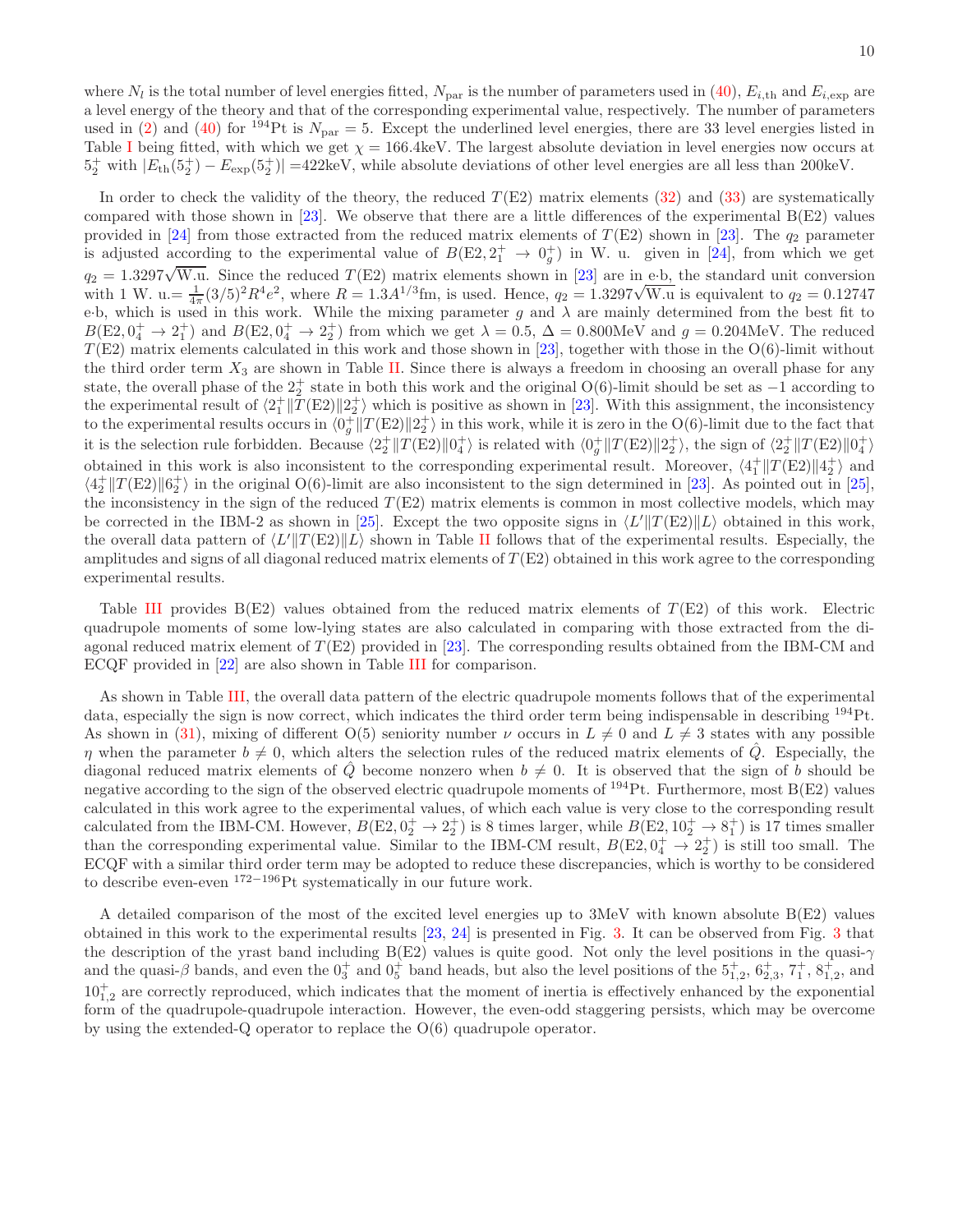

<span id="page-13-0"></span>FIG. 3: (Color online) Detailed comparison of the most of the excited level energies up to 3MeV with known absolute B(E2) values in W. u. obtained in this work to the experimental results [\[23](#page-17-18), [24](#page-17-19)] for  $^{194}$ Pt.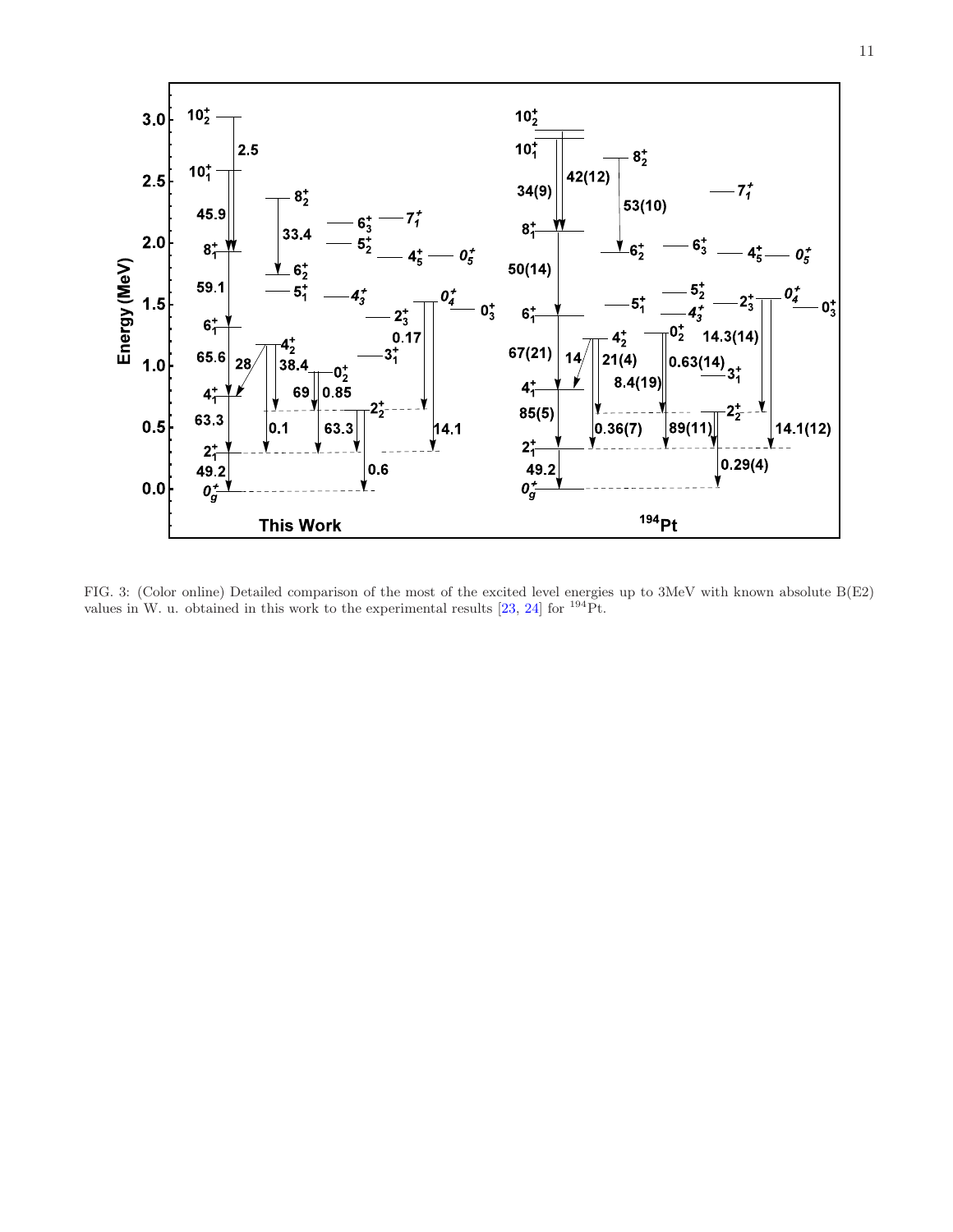<span id="page-14-0"></span>TABLE I: Most of the low-lying positive parity level energies (in MeV) of  $^{194}$ Pt fitted by the Hamiltonians [\(2\)](#page-4-0) and [\(40\)](#page-10-0), where ∗ indicates that the the model parameter  $\Delta_{2p2h} = 1.547$  MeV is fixed according to the value of the  $0^+_4$  level energy, the first column provides the spin ordered according to the value of the level energies for fix L with parity and the corresponding other quantum numbers of the theory, the second column shows the spin and parity determined in experiments (Exp.) [\[24](#page-17-19)], the third column gives the level energy calculated in this work, and the fourth column shows the corresponding level energy determined in [\[24](#page-17-19)]. Further explanation is shown in the text.

|                                                           | Exp.[24]                                      | This Work Exp. [24] |           |                                         | $L^{\pi}_{\zeta,\sigma,\eta}$ Exp. [24]                    | This Work | Exp. $[24]$ |
|-----------------------------------------------------------|-----------------------------------------------|---------------------|-----------|-----------------------------------------|------------------------------------------------------------|-----------|-------------|
| $\frac{L_{\zeta,\sigma,\eta}^{\pi}}{2_1^+ = 2_{1,7,1}^+}$ | $2^+$                                         | $0.314\,$           | 0.328     | $0_3^+ = 0_{1.5,1}^+$ $0^+$             |                                                            | 1.481     | 1.479       |
| $2^+_2 = 2^+_{1,7,2}$                                     | $2^+$                                         | 0.665               | $0.622\,$ |                                         |                                                            | $1.754\,$ | 1.622       |
| $4^+_1 = 4^+_{1,7,1}$                                     | $4^+$                                         | 0.778               | 0.811     |                                         | $2^+_5 = 2^+_{1,5,1}$ $2^+$<br>$2^+_6 = 2^+_{1,5,2}$ $2^+$ | 1.806     | 1.671       |
| $0^+_2 = 0^+_{1,7,2}$                                     | $0^+$                                         | 0.982               | 1.267     |                                         | $4^+_4 = 4^+_{1,5,1}$ $(2^+,3^+,4^+)$                      | 1.878     | 1.870       |
| $3^+_1 = 3^+_{1,7,1}$                                     | $3^+$                                         | 1.102               | 0.923     | $0^+_5 = 0^+_{1,5,2}$ (0 <sup>+</sup> ) |                                                            | 1.895     | 1.893       |
| $4^{+}_{2} = 4^{+}_{1.7.2}$                               | $4^+$                                         | 1.183               | 1.229     |                                         | $3^+_2 = 3^+_{1,5,1}$ $(0^+, 1, 2, 3^+)$                   | 2.014     | $2.052\,$   |
| $6^{+}_{1} = 6^{+}_{1.7.1}$                               | $6^+$                                         | 1.339               | 1.412     |                                         | $4^+_6 = 4^+_{1,5,2}$ $(4^+)$                              | $2.095\,$ | 2.126       |
| $2^+_3 = 2^+_{1,7,3}$                                     | $2^+$                                         | 1.415               | 1.512     |                                         | $2_9^+ = 2_{1,5,3}^+$ $(2^+)$                              | 2.099     | 1.930       |
| $4^+_3 = 4^+_{1,7,3}$ $(3^+,4^+)$                         |                                               | 1.575               | 1.422     |                                         | $0^+_{7} = 0^+_{1,3,1}$ $(0^+, 1, 2)$                      | 1.991     | 2.141       |
| $5^+_1 = 5^+_{1.7.1}$ (5 <sup>+</sup> )                   |                                               | 1.634               | $1.498\,$ |                                         | $2^+_8 = 2^+_{1,3,1}$ $1^+, 2^+$                           | $2.089\,$ | 1.816       |
|                                                           | $6^{+}_{2} = 6^{+}_{1.7.2}$ (6 <sup>+</sup> ) | 1.766               | 1.926     |                                         | $2_{10}^+ = 2_{1,3,2}^+$ $1^+, 2^+$                        | 2.192     | 2.064       |
|                                                           | $8_1^+ = 8_{1.7,1}^+$ (8 <sup>+</sup> )       | 1.954               | 2.099     | $0_8^+ = 0_{1,1,1}^+$ 0 <sup>+</sup>    |                                                            | 2.173     | 2.164       |
|                                                           | $2^+_4 = 2^+_{1,7,4}$ $(0^+, 1^+, 2^+)$       | 1.642               | 1.584     | $2_{12}^+ = 2_{1,1,1}^+$ $1^+, 2^+$     |                                                            | $2.266\,$ | 2.134       |
|                                                           | $4^+_5 = 4^+_{1,7,4}$ (4 <sup>+</sup> )       | 1.888               | 1.911     |                                         |                                                            |           |             |
|                                                           | $5^+_2 = 5^+_{1,7,2}$ (5 <sup>+</sup> )       | 2.015               | 1.593     |                                         | $0^+_4 = 0^+_{2,7,1}$ $0^+$                                | $1.547*$  | 1.547       |
|                                                           | $6_3^+ = 6_{1,7,3}^+$ $(6,7,8^+)$ 2.167       |                     | 1.984     |                                         | $2^+_{7} = 2^+_{2,7,1}$ $1^+,2^+$ 1.861                    |           | 1.803       |
|                                                           | $7^+_1 = 7^+_{1.7,1}$ $(6^+, 7, 8^+)$         | 2.191               | 2.423     |                                         | $2_{11}^+ = 2_{2,7,2}^+$ $(1^+, 2^+)$ 2.212                |           | 2.109       |
| $8^+_2 = 8^+_{1,7,2}$ (8 <sup>+</sup> )                   |                                               | 2.387               | 2.689     |                                         |                                                            |           |             |
| $0_6^+ = 0_{1,7,3}^+$ $0^+$                               |                                               | 1.961               | 2.085     |                                         |                                                            |           |             |
|                                                           | $3^+_3 = 3^+_{1,7,2}$ $(2^+, 3^+, 4^+)$       | $2.080\,$           | 2.275     |                                         |                                                            |           |             |
| $10_1^+ = 10_{1,7,1}^+$ (10 <sup>+</sup> )                |                                               | 2.609               | 2.849     |                                         |                                                            |           |             |
| $10^{+}_{2} = 10^{+}_{1.7,2}$ $(10^{+})$                  |                                               | 3.049               | 2.917     |                                         |                                                            |           |             |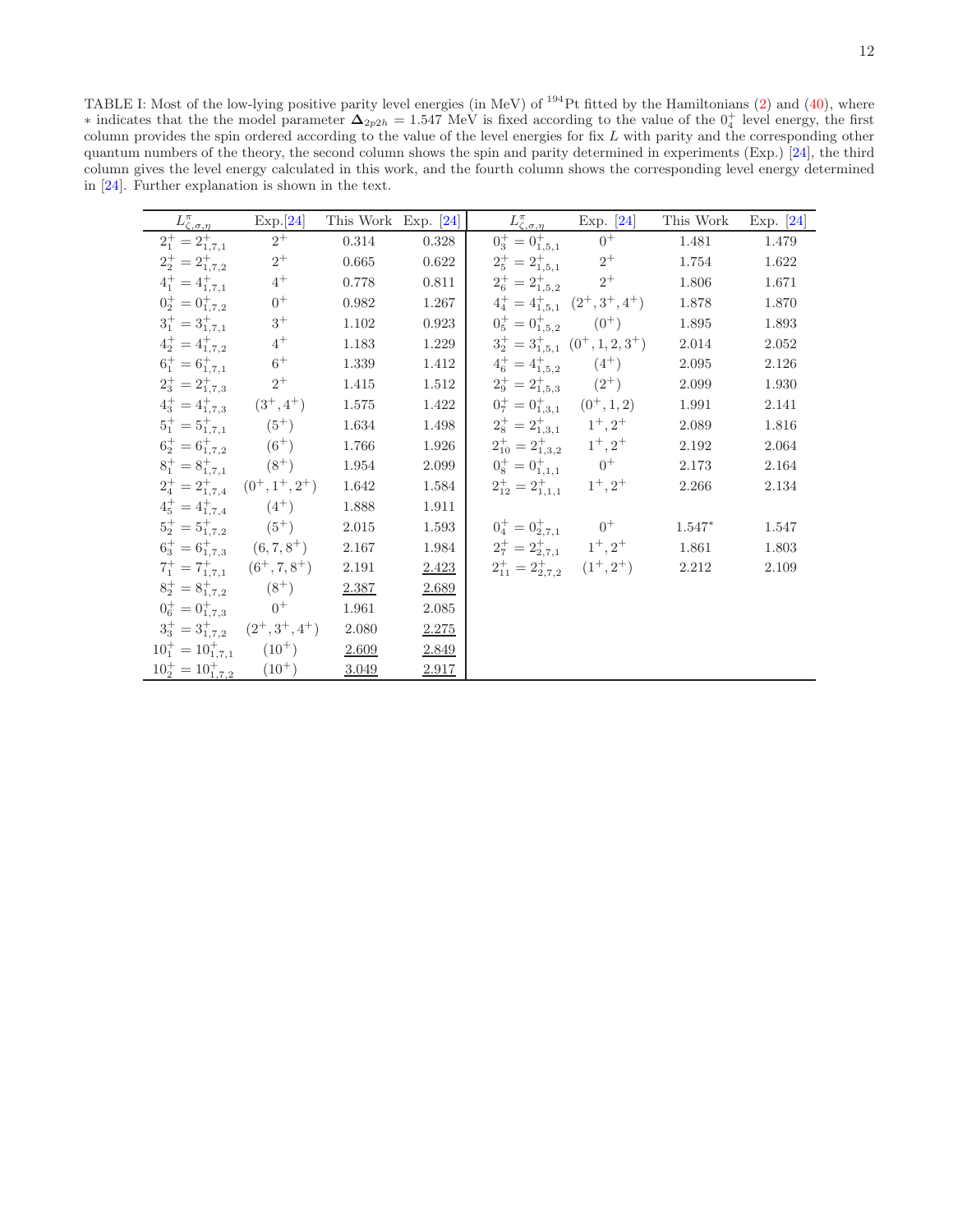<span id="page-15-0"></span>TABLE II:  $T(E2)$  matrix elements (in e·b), in which the  $q_2$  parameter in this work is adjusted according to the experimental value of  $B(E2, 2^+_1 \rightarrow 0^+_g)$  given in [\[24](#page-17-19)] with  $q_2 = 0.12747$  e·b (see text), while the  $q_2$  parameter for the original O(6)-limit without the third order term  $X_3$  is fixed according to the experimental value of  $\langle 0_g^+ \| T(E2) \| 2_I^+ \rangle$  indicated with \*, where  $\dagger$  indicates the corresponding sign is opposite to that determined in [\[23](#page-17-18)], and the mixing parameter g and  $\lambda$  are mainly determined from the best fit to  $B(E2, 0<sub>4</sub><sup>+</sup> \rightarrow 2<sub>1</sub><sup>+</sup>)$  and  $B(E2, 0<sub>4</sub><sup>+</sup> \rightarrow 2<sub>2</sub><sup>+</sup>)$  from which we get  $\lambda = 0.5$ ,  $\Delta = 0.800 \text{MeV}$  and  $g = 0.204 \text{MeV}$ .

| $L \rightarrow L'$                 | $\langle L'    T(E2    L \rangle$                   |                      |                       |  |  |  |
|------------------------------------|-----------------------------------------------------|----------------------|-----------------------|--|--|--|
|                                    | Experiment [23]                                     | This Work            | $O(6)$ Limit          |  |  |  |
| $2^+_1 \rightarrow 0^+_q$          | $(+)$ 1.208 $^{+49}_{-17}$                          | 1.504                | $1.208*$              |  |  |  |
| $4^+_1 \rightarrow 2^+_1$          | $(+)$ 1.935 $^{+21}_{-13}$                          | 2.288                | 1.874                 |  |  |  |
| $6^+_1 \rightarrow 4^+_1$          | $(+)$ 2.90 $^{+10}_{-4}$                            | 2.801                | 2.310                 |  |  |  |
| $8^+_1 \rightarrow 6^+_1$          | $(+)$ 3.08 $^{+10}_{-16}$                           | 3.039                | 2.560                 |  |  |  |
| $10_1^+ \rightarrow 8_1^+$         | $2.20^{+25}_{-27}$                                  | 2.976                | 2.626                 |  |  |  |
|                                    |                                                     |                      |                       |  |  |  |
| $2^{+}_{2} \rightarrow 0^{+}_{q}$  | $+0.0888(12)$                                       | $(-)0.167^{\dagger}$ | $\overline{0}$        |  |  |  |
| $2^+_2\rightarrow 2^+_1$           | $(+)$ 1.517 $^{+11}_{-18}$                          | 1.707                | 1.395                 |  |  |  |
| $2^+_2 \rightarrow 4^+_1$          | $+$ 0.25 $^{+14}_{-6}$                              | 0.153                | $\overline{0}$        |  |  |  |
| $4^+_2 \rightarrow 2^+_1$          | $+ 0.220(9)$                                        | 0.091                | $\overline{0}$        |  |  |  |
| $4^{+}_{2} \rightarrow 4^{+}_{1}$  | $+1.51^{+6}_{-5}$                                   | 1.521                | $(-) 1.327^{\dagger}$ |  |  |  |
| $4^+_2 \rightarrow 6^+_1$          | $+ 0.16^{+6}_{-16}$                                 | 0.148                | $\theta$              |  |  |  |
| $4^+_2 \rightarrow 2^+_2$          | $(+)$ 1.784 $^{+45}_{-29}$                          | 1.781                | 1.391                 |  |  |  |
| $6^+_2 \rightarrow 4^+_1$          | $\pm$ 0.224 <sup><math>+17</math></sup>             | $-0.553$             | $\overline{0}$        |  |  |  |
| $6^+_2 \rightarrow 6^+_1$          | $+1.14_{-24}^{+11}$                                 | 1.430                | 1.271                 |  |  |  |
| $6^+_2\rightarrow 4^+_2$           | $(+)$ 2.09 $^{+11}_{-7}$                            | 2.177                | $(-)1.860^{\dagger}$  |  |  |  |
| $8^+_2 \rightarrow 6^+_2$          | $(+)$ 2.44 $^{+28}_{-15}$                           | 2.284                | 2.071                 |  |  |  |
| $10^{+}_{2} \rightarrow 8^{+}_{1}$ | $2.43_{-41}^{+32}$                                  | 0.698                | $\overline{0}$        |  |  |  |
| $0^+_2 \rightarrow 2^+_1$          | $\pm$ 0.070 <sup>+9</sup> <sub>-15</sub>            | 0.088                | 0                     |  |  |  |
| $0^+_2 \rightarrow 2^+_2$          | $(+)$ 0.231 $^{+30}_{-21}$                          | 0.798                | 0.6446                |  |  |  |
|                                    |                                                     |                      |                       |  |  |  |
| $2^+_1 \rightarrow 2^+_1$          | $+$ 0.54 $^{+8}_{-6}$                               | 0.382                | $\overline{0}$        |  |  |  |
| $4^+_1 \rightarrow 4^+_1$          | $+ 1.00_{-14}^{+12}$                                | 0.775                | $\overline{0}$        |  |  |  |
| $6^+_1 \rightarrow 6^+_1$          | $+ 0.28^{+12}_{-27}$                                | 1.549                | 0                     |  |  |  |
| $8^+_1 \rightarrow 8^+_1$          | $-0.10, 0.43$                                       | 1.452                | 0                     |  |  |  |
| $2^+_2 \rightarrow 2^+_2$          | $-0.40^{+12}_{-5}$                                  | $-0.382$             | 0                     |  |  |  |
| $4^+_2 \rightarrow 4^+_2$          | $-0.07(14)$                                         | $-0.046$             | 0                     |  |  |  |
| $6^+_2 \rightarrow 6^+_2$          | $+$ 0.41 $^{+26}_{-22}$                             | 0.180                | 0                     |  |  |  |
|                                    |                                                     |                      |                       |  |  |  |
| $0^+_4 \to 2^+_1$                  | $+$ 0.309 <sup><math>+9</math></sup> <sub>-10</sub> | 0.360                | 0.2907                |  |  |  |
| $0^+_4\to 2^+_2$                   | $(+)$ 0.304 $^{+11}_{-9}$                           | $(-)0.040^{\dagger}$ | $\overline{0}$        |  |  |  |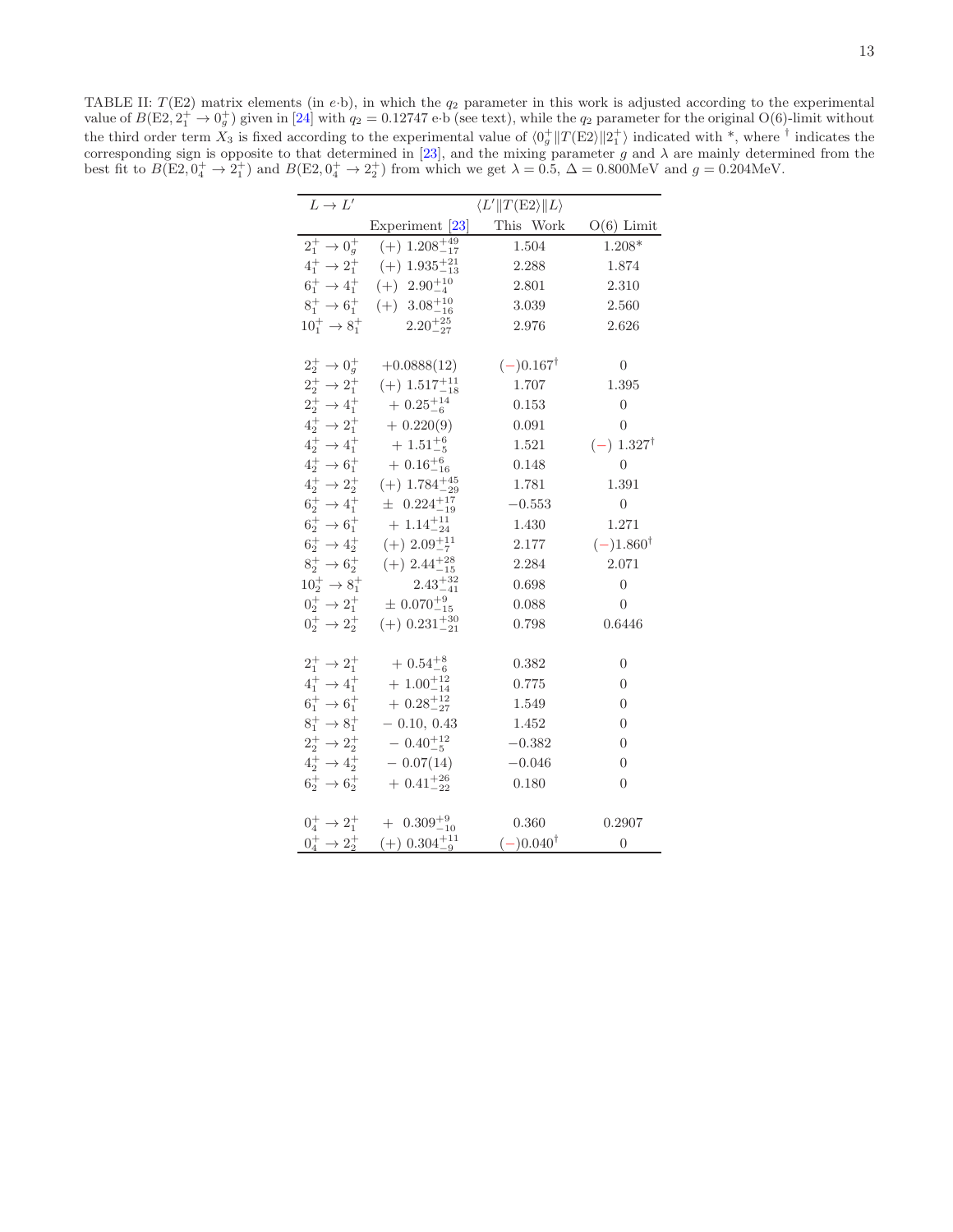<span id="page-16-0"></span>TABLE III: Some absolute (the first part) and relative (the second part for the transitions from the  $3^+_1$  state) B(E2) values (in W. u) and electric quadrupole moments (in  $e \cdot b$ ) (the third part) of  $^{194}$ Pt fitted by this model and compared with experimental data and the fitting results of the IBM-CM and ECQF shown in [\[22\]](#page-17-17), where \* indicates the  $q_2$  parameter is adjusted according to the corresponding experimental value with  $q_2 = 1.3297\sqrt{W.u}$  or equivalently with  $q_2 = 0.12747$  e·b used in Table [II,](#page-15-0) – indicates that the corresponding value was not calculated.

| $L\to L'$                                                 | Experiments $[23, 24]$ This Work |             | $IBM-CM [22]$  | $ECQF$ [22]    |
|-----------------------------------------------------------|----------------------------------|-------------|----------------|----------------|
| $2^+_1 \rightarrow 0^+_q$                                 | 49.2(8)                          | $49.2*$     | 49.6           | 49             |
| $4^+_1 \rightarrow 2^+_1$                                 | 85(5)                            | 63.3        | 66             | 67             |
| $6^+_1 \rightarrow 4^+_1$                                 | 67(21)                           | 65.6        | 67             | $72\,$         |
| $8^+_1 \rightarrow 6^+_1$                                 | 50(14)                           | 59.1        |                |                |
| $10_1^+ \rightarrow 8_1^+$                                | 34(9)                            | 45.9        |                |                |
|                                                           |                                  |             |                |                |
| $2^{+}_{2} \rightarrow 0^{+}_{q}$                         | 0.29(4)                          | 0.6         | $\overline{0}$ | 0.21           |
| $2^+_2 \rightarrow 2^+_1$                                 | 89(11)                           | 63.3        | 66             | 63             |
| $4^+_2 \rightarrow 4^+_1$                                 | 14                               | $\sqrt{28}$ | 32             | $33\,$         |
| $4^+_2 \rightarrow 2^+_1$                                 | 0.36(7)                          | 0.1         | $\theta$       | $\overline{0}$ |
| $4^+_2 \rightarrow 2^+_2$                                 | 21(4)                            | 38.4        | 35             | 37             |
| $8^+_2 \rightarrow 6^+_2$                                 | 53(10)                           | 33.4        |                |                |
| $10^{+}_{2} \rightarrow 8^{+}_{1}$                        | 42(12)                           | $2.5\,$     |                |                |
| $0^+_2 \rightarrow 2^+_1$                                 | 0.63(14)                         | 0.85        | 0.91           | 4.5            |
| $0^+_2 \rightarrow 2^+_2$                                 | 8.4(19)                          | 69          | 9.2            | 39             |
|                                                           |                                  |             |                |                |
| $0^+_4 \to 2^+_1$                                         | 14.1(12)                         | 14.1        | 14             | 0.02           |
| $\frac{0_4^+ \rightarrow 2_2^+}{3_1^+ \rightarrow 4_1^+}$ | 14.3(14)                         | 0.17        | $\overline{0}$ | $\overline{0}$ |
|                                                           | < 75                             | 35.1        | 40             | 39             |
| $3^+_1 \rightarrow 2^+_2$                                 | 100                              | 100         | 100            | 100            |
| $3^+_1\rightarrow 2^+_1$                                  | $<\,0.64$                        | 1.2         | 0.0            | 0.6            |
| $Q(2_1^+)$                                                | $+$ 0.409 $\binom{+62}{-43}$     | 0.2895      | $\overline{0}$ | $-0.288$       |
| $Q(4_1^+)$                                                | $+$ 0.752 $\binom{+92}{-105}$    | 0.5841      | $\overline{0}$ | $-0.308$       |
| $Q(6_1^+)$                                                | $+$ 0.195 $\binom{+85}{-188}$    | 1.0798      | $\theta$       | $-0.284$       |
| $Q(8^+_1)$                                                | $-0.06, 0.28$                    | 0.9357      | $\overline{0}$ | $-0.26$        |
| $Q(2^{+}_{2})$                                            | $-0.303\ \binom{+93}{-37}$       | $-0.2897$   | $\overline{0}$ | 0.259          |
| $Q(4^{+}_{2})$                                            | $-0.06(11)$                      | $-0.0350$   | $\overline{0}$ | 0.09           |
| $Q(6^{+}_{2})$                                            | $+$ 0.286 $\binom{+181}{-153}$   | 0.1258      |                |                |

#### 4. Conclusions

In this paper, in order to describe obvious intruder states and nonzero quadrupole moments of  $\gamma$ -soft nuclei such as <sup>194</sup>Pt, a rotor extension plus intruder configuration mixing with 2n-particle and 2n-hole configurations from  $n = 0$  up to  $n \to \infty$  in the O(6) (γ-unstable) limit of the interacting boson model is proposed. The configuration mixing scheme keeps lower part of the γ-unstable spectrum unchanged and generates the intruder states due to the mixing. The main feature of this exactly solvable configuration mixing scheme lies in the fact that the O(6) pairing operator is used in the configuration mixing term, which greatly simplifies the calculation in the  $O(6)$ -limit of the IBM and keeps the nature of the  $2n$ -particle and  $2n$ -hole excitations unchanged. As a result, the eigenstates of the model Hamiltonian are the  $SU(1,1)$  coherent states built on the  $O(6)$ -limit states of the IBM. Hence, matrix elements of physical quantities can be derived analytically. Furthermore, we observe the exponential form of the O(6) quadrupole-quadrupole interaction is important to enhance the moment of inertia, with which level energies with high  $d$ -boson seniority quantum number can be correctly reproduced. In order to reproduce nonzero quadrupole moments of <sup>194</sup>Pt with the correct sign, the third order term needed for a rotor realization in the IBM seems indispensable. A detailed analysis of low energy spectrum of  $^{194}$ Pt up to 2.17MeV shows that the  $\gamma$ -soft rotor model with configuration mixing proposed in this paper are better in reproducing correct positions of the level energies, B(E2) values, and electric quadrupole moments,